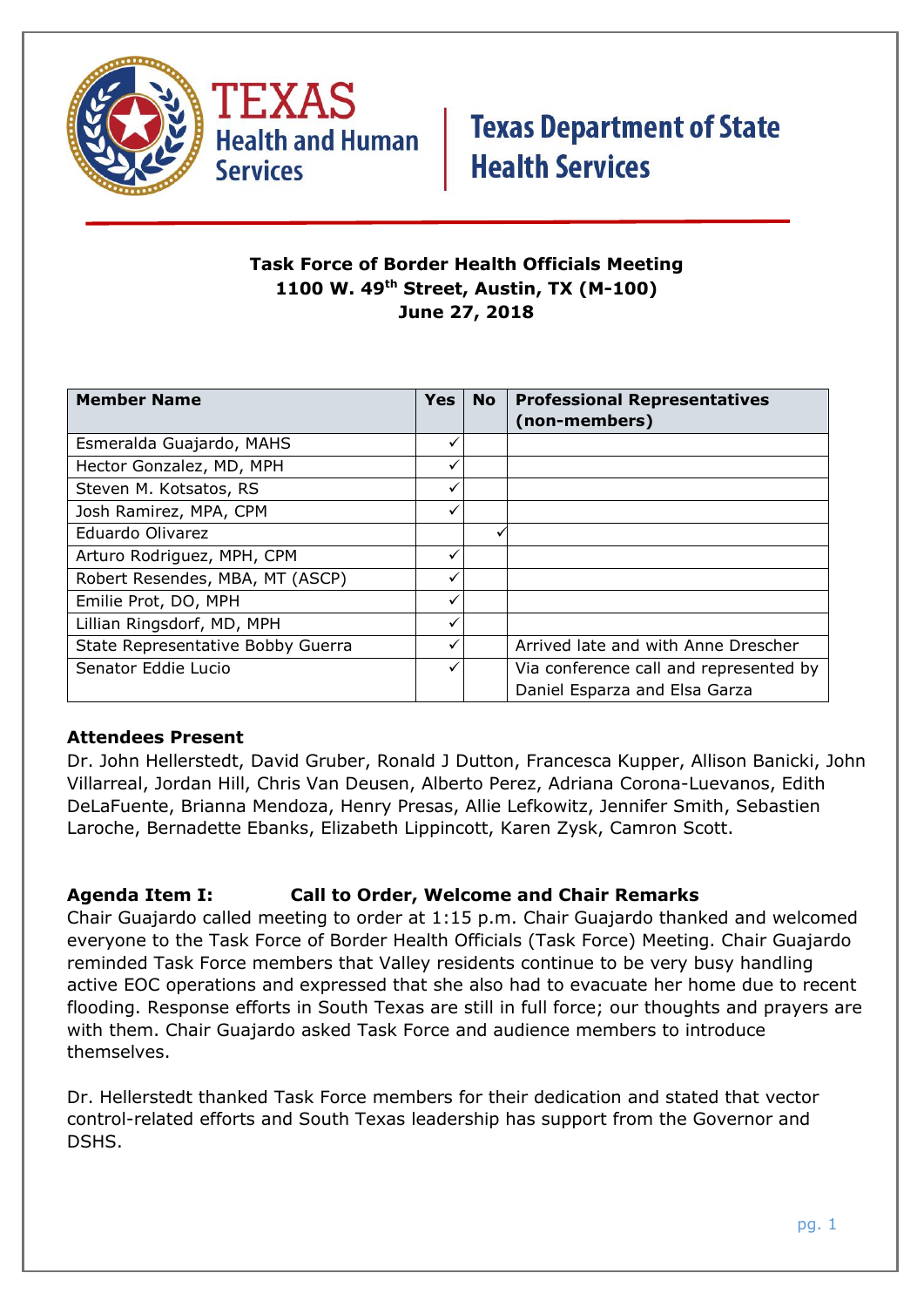

### **Agenda Item II: Meeting Logistics and Roll Call**

Ms. Kupper completed roll call to confirm a quorum. A quorum was established.

### **Agenda Item III: Approval of 4-13-18 Meeting Minutes**

Chair Guajardo asked Task Force members to review the April meeting minutes. A motion to approve minutes was made by Steven Kotsatos and Dr. Hector Gonzalez seconded the motion. Minutes were unanimously approved with notes to correct Dr. Prot's first name and a request was made to number pages for future meeting minutes.

### **Agenda Item IV: Review of timeline for Executive Commissioner's legislative report due September 1, 2018**

Ms. Guajardo introduced Dr. Dutton who spoke of the legislative requirements for the Executive Commissioner to submit a report of the Task Force actions by September 1 (and every even-numbered year thereafter). He also reported that that there was a DSHS deadline to submit the report for internal review by July 15.

### **Agenda Item V: Review of timeline for the report of recommendations to the Commissioner (short/long-term border health improvement plans) due by November 1, 2018**

Dr. Dutton reviewed the requirement that the Task Force submit a report of recommendations to the DSHS Commissioner by November 1, 2018 (and every evennumbered year thereafter). This report will be posted on the DSHS website along with all other legislative reports. Dr. Dutton let members know that the DSHS internal deadline for preparation of this report on behalf of the Task Force was September 15.

### **Agenda Item VI: Workgroups report out draft problem statements**

Communicable Diseases work group - Dr. Prot reported on the draft problem statements and stated that updated versions could be printed and distributed tomorrow. She was in the process of drafting a stronger problem statement and prospective recommendations.

- Senator Lucio announced that it was becoming difficult to hear. He planned to convene with his staff to ensure he was engaged in current Task Force activities.
- Dr. Gonzales suggested that the different subcategories of the Communicable Disease workgroup to break up in groups to amend work as needed. He also mentioned the need to improve surveillance on the border, including syndromic surveillance and that it should be included in recommendations. He also stated the need to increase HPV vaccinations and consider the possibility of mandatory vaccinations.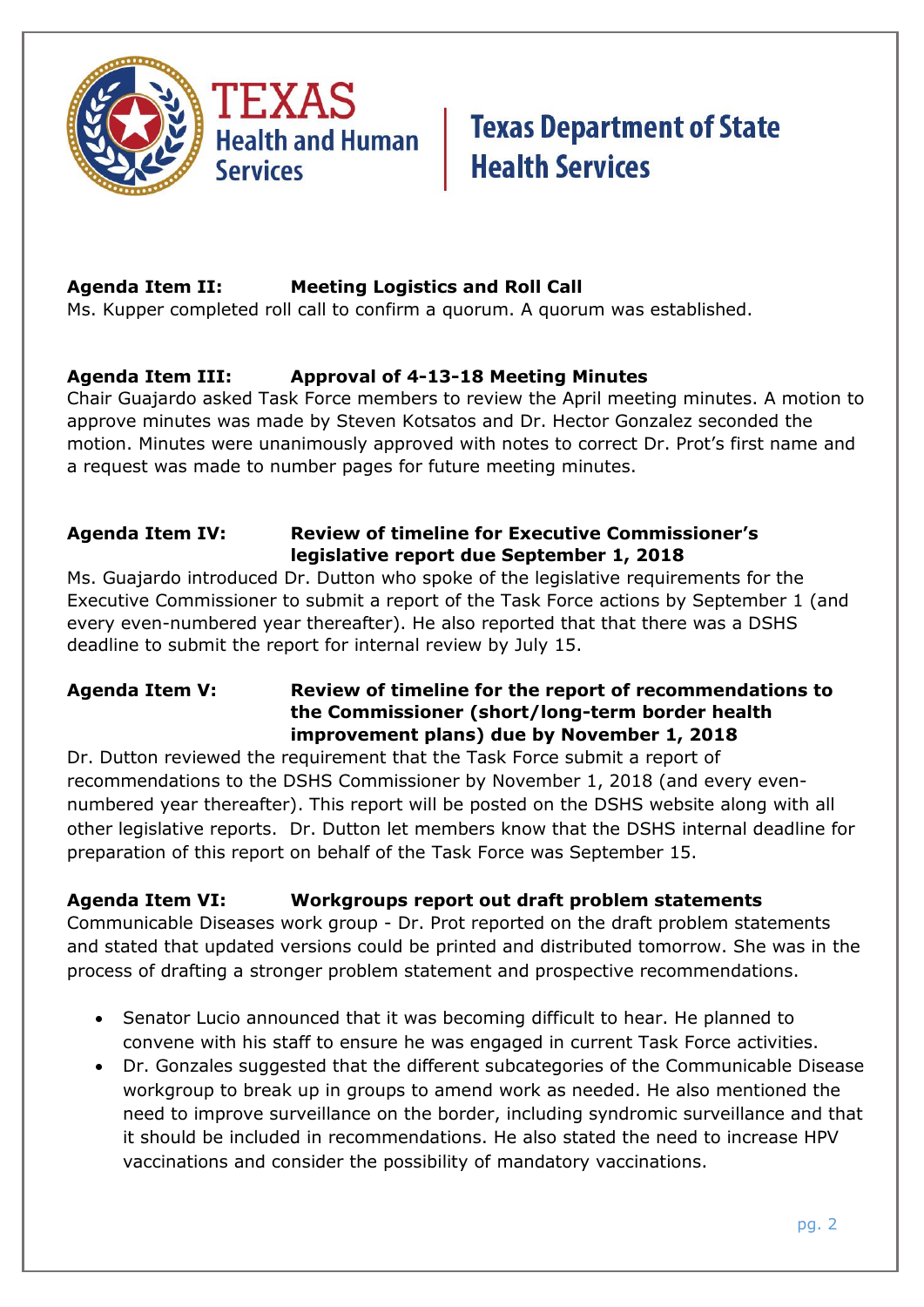

 **Communicable Diseases Work Group** - Dr. Prot read problem statements and asked for comments per sub-topic.

#### Tuberculosis

- $\circ$  Mr. Resendes suggested that students and staff should be tested to improve TB surveillance. He also mentioned the importance of Quantiferon and how to make legislators know that Quantiferon is better due to BCG false positive tests.
- o Dr. Gonzalez stated that a goal should be to test high-risk populations due to lack of funding for such countermeasures and lab support in border regions.

#### **Immunizations**

- o Dr. Gonzalez asked if a survey in schools with private physicians might be possible in order to reduce bureaucracy of vaccine requirements and make federal partners aware of over-reporting.
- o Dr. Prot stated that Dr. Banicki showed data vaccinations for children had good results but that adult vaccination numbers could be improved with possibilities of increasing the number of providers, especially when reaching difficult-to-reach populations.
- o Mr. Rodriguez suggested that expensive vaccines be prioritized to reduce that burden and have them covered by Medicaid or insurance.

### STD/HIV

- o Dr. Ringsdorf suggested adding a statement to reflect HIV border population.
- o Mr. Rodriguez asked to consider teens as a targeted population, with an emphasis on tracking numbers as statistics change.
- o Dr. Gonzalez concurred and asked to highlight adolescent health in relation to STIs and including Chlamydia and Hepatitis C, to look at models that integrate other issues associated with clinics.
- o Chair Guajardo mentioned the funding challenges associated with STD/HIV testing. While Dr. Ringsdorf concurred that some funding exists at the local level but there isn't significant funding statewide.
- o Dr. Prot agreed to add language to reflect teen populations and priorities regarding funding and tracking data specific to border health.
- Chair Guajardo welcomed Representative Bobby Guerra at 2:13pm.

Food and waterborne Diseases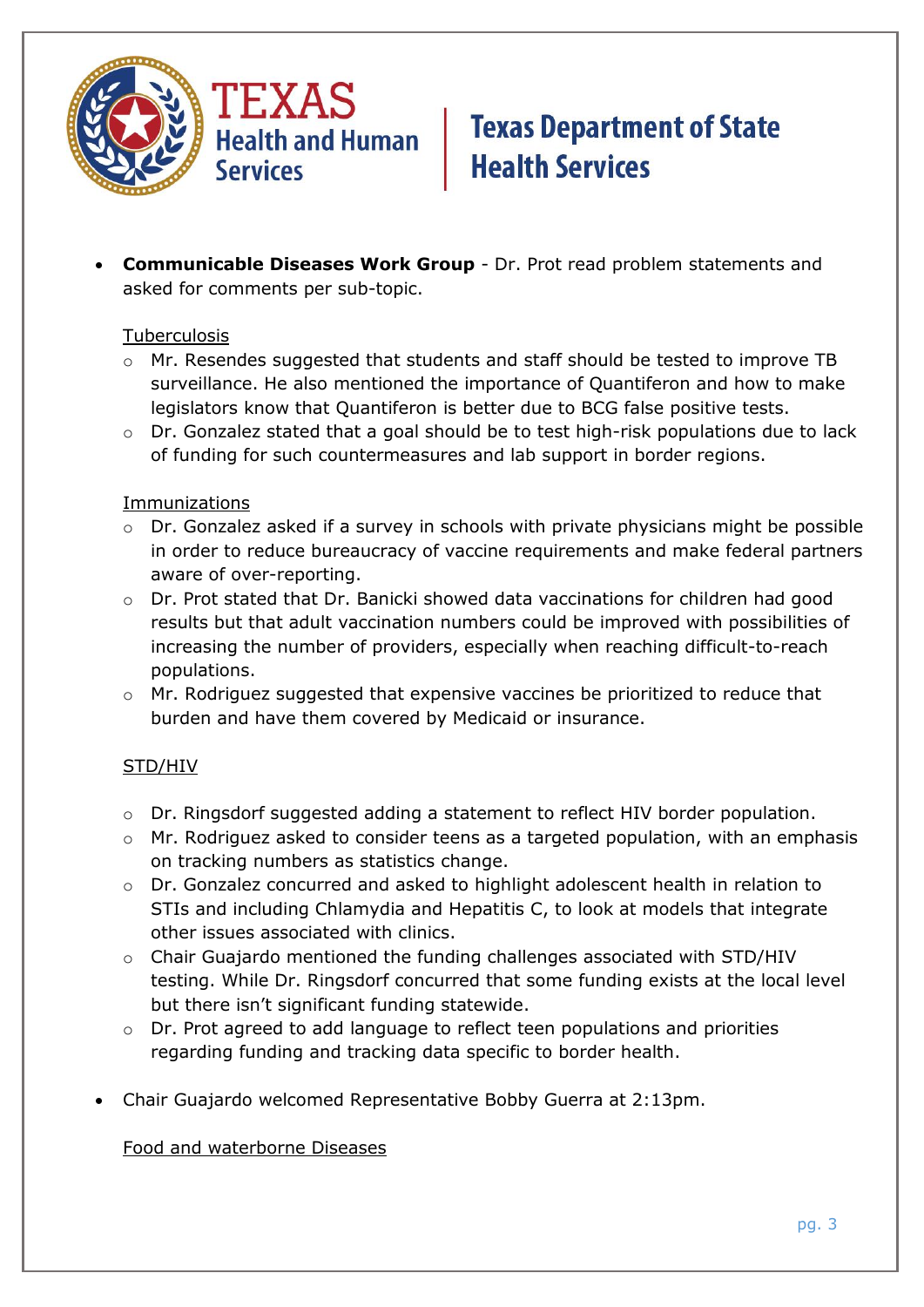

- o Mr. Rodriguez mentioned how flooding incidents are critically related to infections (personal experiences from recent flooding event in Rio Grande Valley).
- o Task Force members also suggested that water contamination be addressed in its relation to septic tanks and well water and the collaboration with other agencies such as TCEQ.
- o Dr. Ringsdorf mentioned related certification requirements and training for sanitarians.
- **Environmental Health Work Group** (formerly known as "Arbovirus Work Group" Dr. Gonzalez read problem statements and asked for comments.
	- $\circ$  Task Force members asked that the Arbovirus Work Group include zoonosis or other communicable diseases while Dr. Ringsdorf suggested that it incorporate environmental health issues. Chair Guajardo suggested that the group change its name to "environmental health." Mr. Ramirez admitted that subject matter had already done so. Task Force members agree with the name change.
	- $\circ$  Task Force members raised the issue of the prospective state-wide initiative to dispose tires responsibly and how it was left out during the last legislative session.
	- o Mr. Rodriguez recommended better coordination/span of control among state and local agencies.
	- o Dr. Prot mentioned issues regarding local transmission of Zika and specific regional recommendations for best arbovirual control, especially for climate events to include preparedness components while Mr. Rodriguez mentioned the concept of strike teams as an idea.
	- $\circ$  Representative Guerra asked about the response to recent rain event in South Texas leading to mosquito problems as a crisis and how he doesn't want such events to be reactive but proactive.
	- $\circ$  Dr. Prot mentioned explained issues of state assets and protocols while Chair Guajardo added how city/county relationships work and what their roles are and spraying protocols that are in place.
	- o Mr. Rodriguez explained that his city was trying to address the issue beforehand and was trying to be proactive to bring awareness at the state level.
	- o Mr. Rodriguez stated that such efforts aren't refunded due to proactivity.
	- o Chair Guajardo explained that municipalities communicated with county government to request state assets to ensure adequate testing supplies mechanisms are in place regarding an increase in mosquito population.
	- o Mr. Resendes suggested that the problem statement include emerging diseases such as Dengue, etc. and mentioned public and social media awareness.
- **Infrastructure Work Group** Chair Guajardo read problem statement and asked for comments.
	- $\circ$  Task Force members discussed issues regarding lab capacity. Chair Guajardo stressed the importance of increasing geographical lab capacity (including weekends) on the border due to high risk areas and constant migration.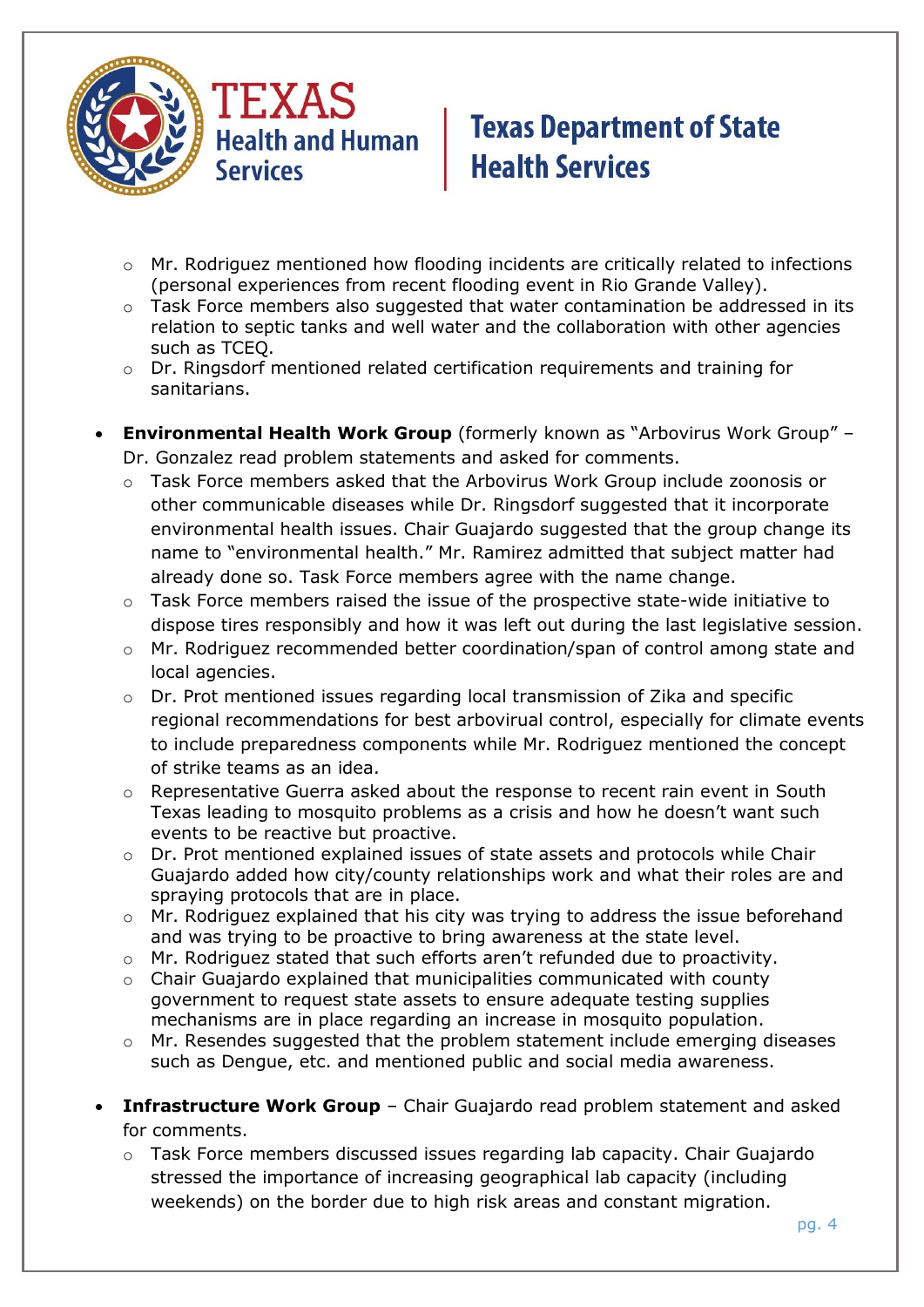

**Health and Human Services** 

# **Texas Department of State Health Services**

- o A conversation of a virtual border region "Region 12" included opposing comments. Mr. Rodriguez stated the sensitivities involved with the issue and mentioned OBPH as a sort of pseudo region. Dr. Dutton mentioned OBPH was there to offer support. Dr. Gonzalez felt a need to designate the area for its uniqueness in relation to women's health issues, infrastructure, housing, educational and workforce challenges.
- o Mr. Esparza, Senator Lucio's representative, expressed that this topic had been proposed in the past without success and described the geographical, regional and environmental challenges among the border from El Paso to the coast. He noted the example of the key difference of the Rio Grande Valley not having a health district while El Paso did and, as a staffer supported Senator Lucio's directive, of not watering down region-centric issues regarding the border's uniqueness from region-to-region. Representative Guerra agreed.
- $\circ$  Chair Guajardo stated that such a concept may be able to acquire more funding and carries a lot of weight for the state to recognize that they need to handle Border Health a little bit differently, daily addressing border crossings and constant transmigration issue, for example. Mr. Rodriguez expressed that there were different mechanisms to make such an impact.
- o Mr. Esparza had concerns of painting the border with a broad stroke, resulting in not having the best impact. No other region that has an advisory group about unique challenges that we face as a border region. He urged Task Force members to take account uniqueness of the border while embracing the differences to address border public health funding on the border.
- o Dr. Gonzalez suggested putting this issue on the parking lot, recognizing that all agreed that border data is unique. Mr. Ramirez requested members to examine historical data to look at pros and cons.
- o Chair Guajardo supported the issue and moved to evaluate impact for all border regions and continued with problem statements.
- o Mr. Rodriguez asked if the Center of Excellence concept is something the Commissioner can endorse. Mr. Esparza thought that it could be considered as part of the short term recommendations.
- $\circ$  Dr. Gonzalez mentioned issues of support and resources for basic surveillance and the need in order to improve healthcare access, including support for hospital districts to address indigent care, etc.

### **Agenda Item VII: Public Comment (break taken afterword)**

Chair Guajardo and Ms. Kupper asked for Public Comment.

 Ms. Elizabeth Lippincot represents the Texas Border Coalition. She thanked Task Force members and introduced her agency as a resource to the Task Force. The Texas Border Coalition is comprised of border mayors, county officials from border regions, and other stakeholders. She mentioned healthcare priorities and collaboration with Dr. Gonzalez. They are currently in process of developing border public health priorities for 2019: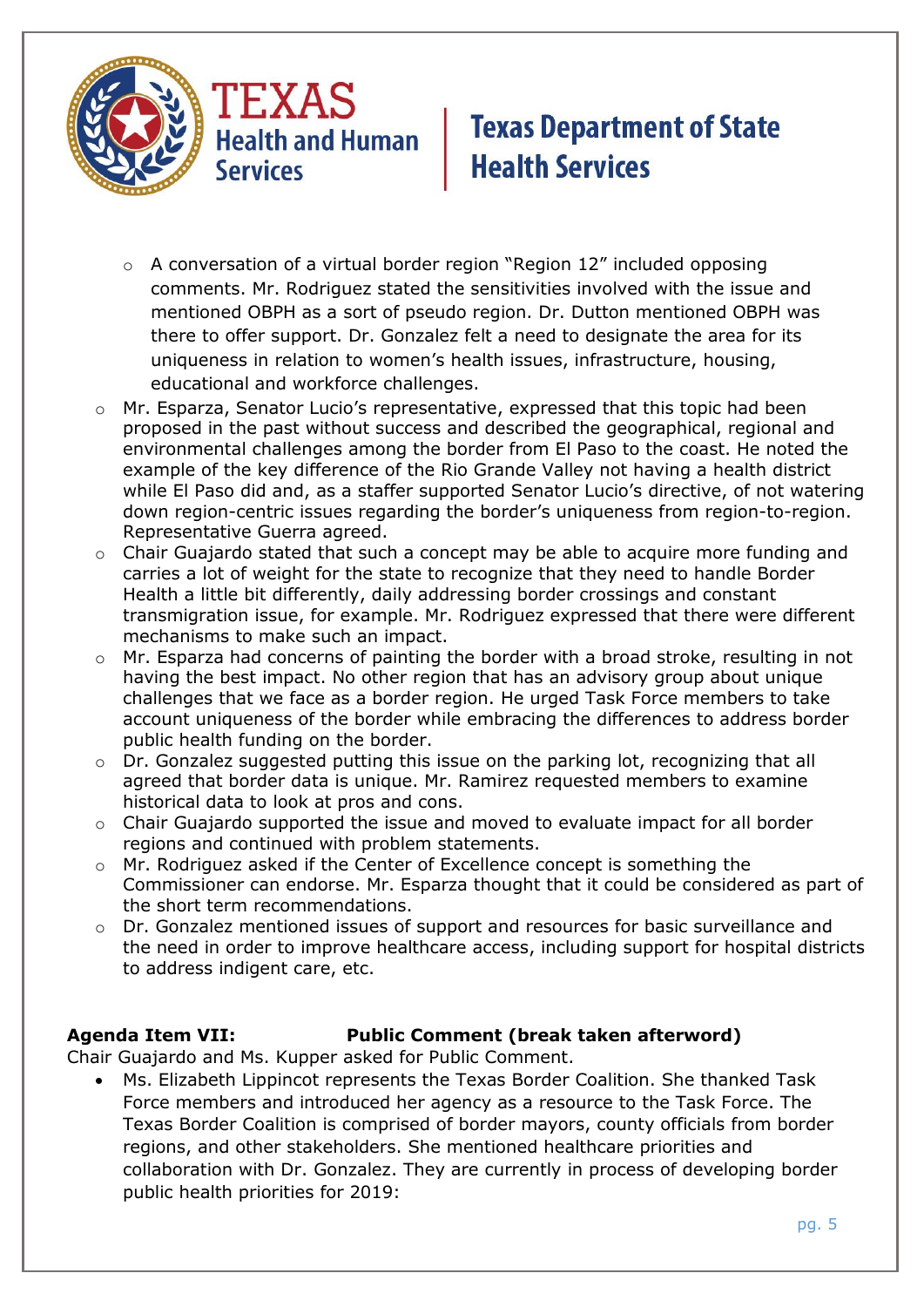

- o Tire dumping
- o Monitoring arbovirus
- o Child health
- o Telemedicine to reach underserved communities

The coalition, based in Austin, works with behavioral health professionals and looks forward to working with all Task Force members.

- Mr. Camron Scott represents the American Cancer Society. He mentioned cervical cancer as a Task Force-related need. His agency supports vaccines for cervical cancer - HPV vaccines as potential to eradicate cervical cancer and pre-cancer infections. Their interest was to reduce healthcare dollars and increase vaccinations to prevent cancer for boy and girls. He expressed that Texas ranks 47 out of 50 states (rates are low -33% for HPV vaccines). Their goal is be be at 80% by 2026. American Cancer Society is ready to serve as resource.
	- $\circ$  Mr. Resendes thanked him for his presentation and asked if they were currently supporting legislation to increase vaccine rates. Mr. Camron stated that they are working on grass roots campaign to increase education with advocacy groups. He stated that evidence does not support vaccine mandates as the most impactful way to increase HPV vaccines. They are promoting it via education with a hope to support legislation to advance HPV in the future.

#### **Agenda Item VIII: Review of past Border Health Recommendations**

Dr. Dutton prefaced Dr. Banicki's presentation by letting members know of past border health recommendations and how the data might assist with short and long-term border health recommendations. Chair Guajardo thanked Dr. Banicki for the summary and consolidation of so much information. She noted the need to pin-point exactly what the Task Force would recommend. Dr. Prot also referenced the need to review national reports for to specify border needs.

#### **Agenda Item IX: Convene workgroups to initiate recommendations**

Ms. Kupper described the process for recommendation development. Work groups intended to gather work on strengthening problem statements for each work group, leading to recommendations. However, Chair Guajardo and Dr. Gonzalez agreed to continue specific work on the Chronic Disease and Maternal and Child Health work groups to provide a leveled workload among all work groups.

**Chronic Disease Work Group** – Dr. Prot reported on the proposed problem statement. Members expressed the need to support DSHS interagency advisory councils in relation to policies on school-aged children (link between obesity and diabetes).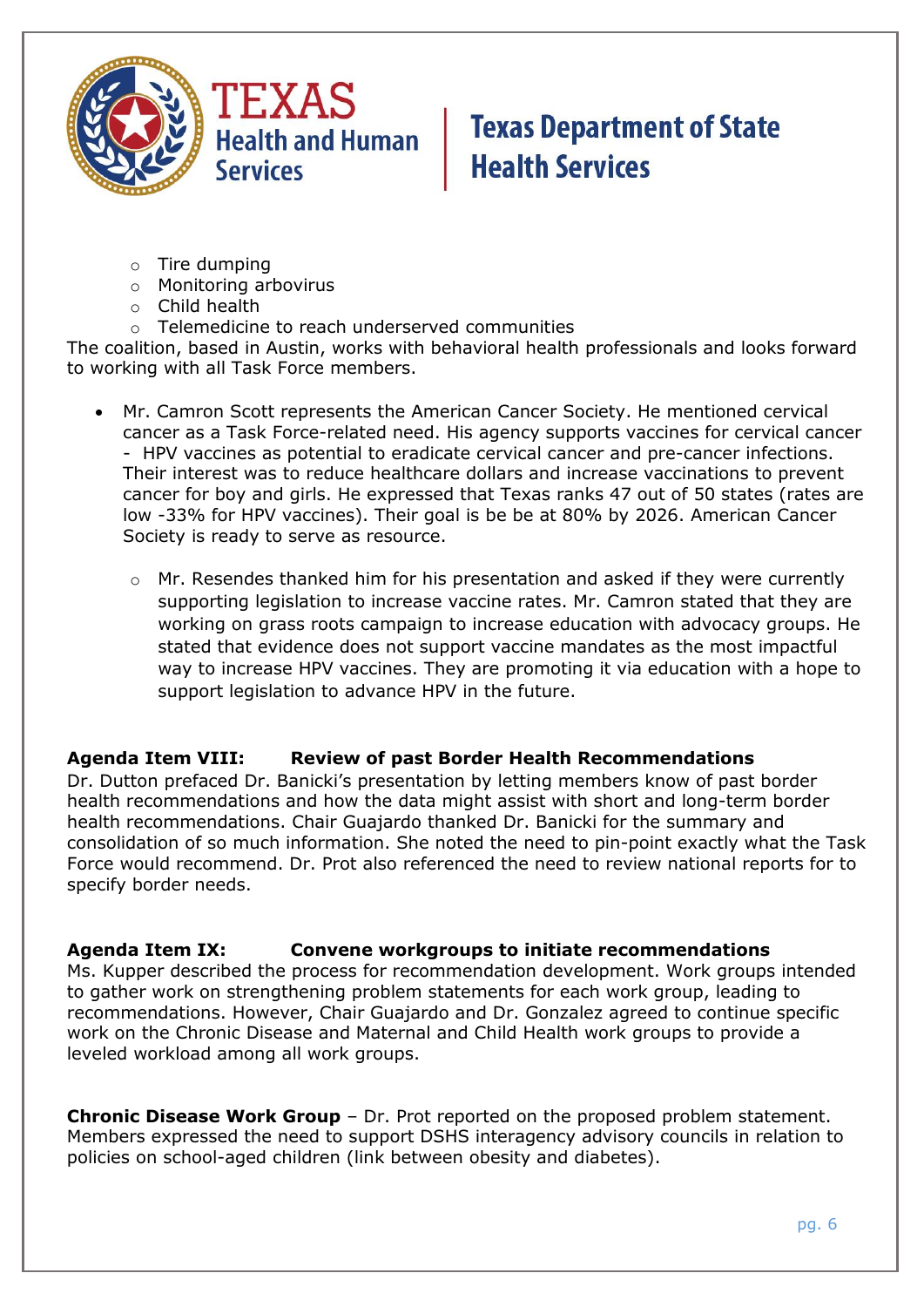

- $\circ$  Dr. Gonzalez raised issues of safety barriers (safe areas for children to exercise). He also focused on the fact that healthier foods tend to be more expensive to purchase- cheaper to purchase processed foods.
- $\circ$  It is crucial to promote 30 minutes of physical activities per day and that a larger disparity exists with gestational diabetes, leading to amputations, etc. Collaboration between TEA, TDA, DSHS should expand on "walk to school" programs, etc.
- $\circ$  Explore potential to alter SNAP policies for buying healthier food (i.e. if one buys fruits/veggies, received \$10 more, as an example – SNAP currently does not provide such guidance). Utilizing the Community Health Worker model was also discussed.

**Maternal and Child Health -** Dr. Ringsdorf reported on eligibility requirements and challenges in border regions in relation to different disparities. She mentioned the possibility of asking legislators for a safety net legislation to reduce barriers that get in the way of reimbursement and working with medical providers to improve the system. The issue of independent school districts making decisions on how they educate (advocate for sexual education and increase of evidence-based education, etc.) was raised and discussed.

- o Explore ways to build consensus and promotion of improved/more effective sex education and the potential to increase ability to provide LARCs and family planning, as the current system is not enough to provide needed care for communities.
- o Maternal women's healthcare mothers' healthcare ends after giving birth.
- $\circ$  After childbirth, infant care begins but there is not a lot of focus on continued care for mothers.
- o Explore ways for pediatricians to screen for post-partum depression; not enough care for border populations.
- $\circ$  There is potential for medical school residency programs to work with communities as part of their education.
- o Expand mobile clinics that already exist.
- o Provide broader menu of services.
- Chair Guajardo mentioned how difficult it was to introduce recommendations when so many political sensitivities exist regarding family planning.
- Dr. Gonzalez expressed that most maternal and child health issues are centered again on the huge issue of access to care.

### **Agenda Item X: Public Comment**

There was no more public comment.

### **Agenda Item XI: Adjourn/Thank you**

Chair Guajardo adjourned the meeting at 5:45pm and announced that members would reconvene tomorrow at 8:30 am.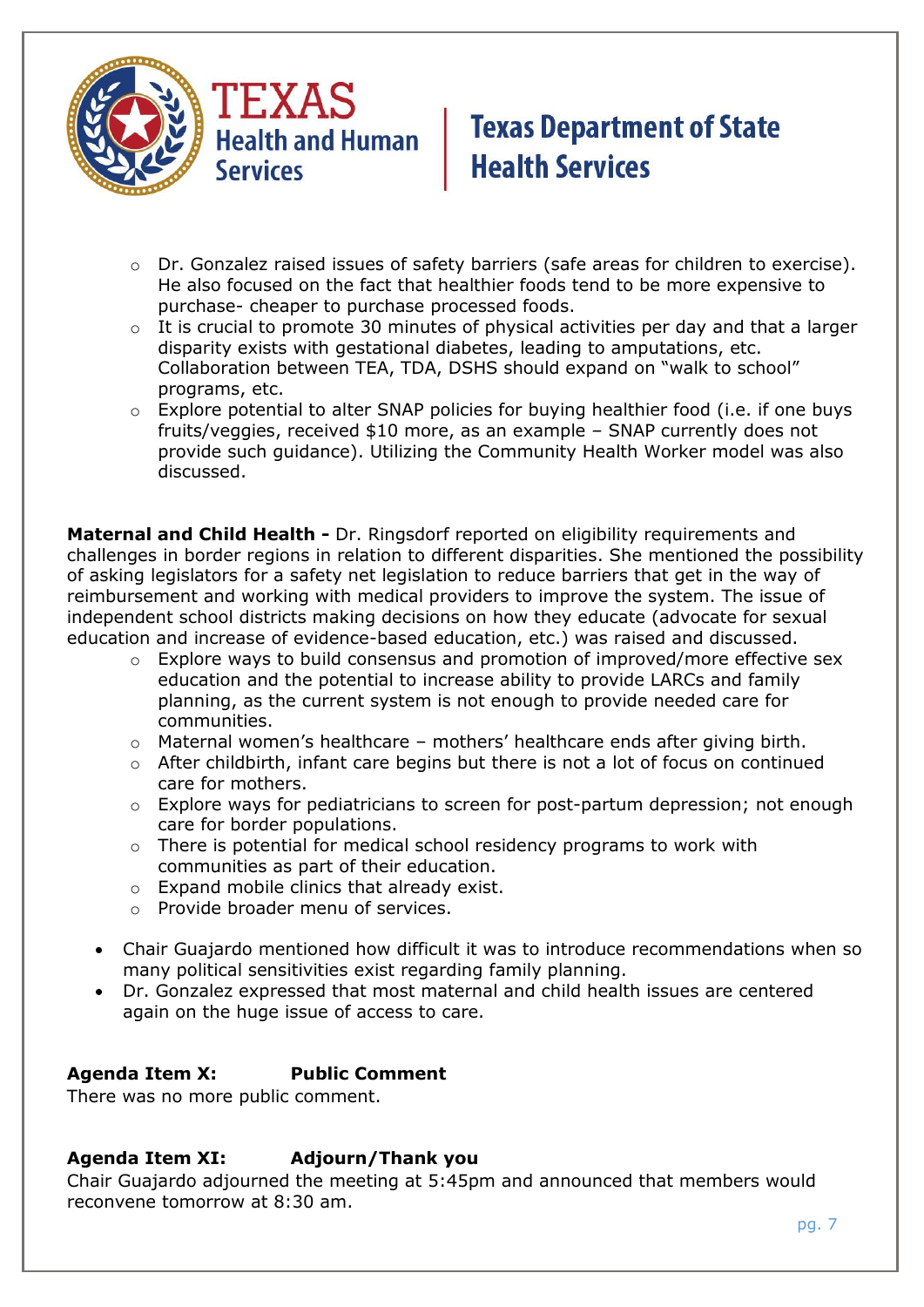



### **Task Force of Border Health Officials Meeting 1100 W. 49th Street, Austin, TX (M-100) Thursday, June 28, 2018**

| <b>Member Name</b>                | <b>Yes</b> | <b>No</b> | <b>Professional Representatives</b>    |
|-----------------------------------|------------|-----------|----------------------------------------|
|                                   |            |           | (non-members)                          |
| Esmeralda Guajardo, MAHS          |            |           |                                        |
| Hector Gonzalez, MD, MPH          | ✓          |           |                                        |
| Steven M. Kotsatos, RS            |            |           |                                        |
| Josh Ramirez, MPA, CPM            |            |           |                                        |
| Eduardo Olivarez                  |            |           |                                        |
| Arturo Rodriguez, MPH, CPM        |            |           |                                        |
| Robert Resendes, MBA, MT (ASCP)   |            |           |                                        |
| Emilie Prot, DO, MPH              |            |           |                                        |
| Lillian Ringsdorf, MD, MPH        |            |           |                                        |
| State Representative Bobby Guerra |            |           |                                        |
| Senator Eddie Lucio               |            |           | Via conference call and represented by |
|                                   |            |           | Daniel Esparza and Elsa Garza          |

### **Attendees Present**

David Gruber, Ronald J. Dutton, Francesca Kupper, Allison Banicki, John Villarreal, Alberto Perez, Adriana Corona-Luevanos, Edith DeLaFuente, Gilberto Cedillo, Brianna Mendoza, Henry Presas, Bernadette Ebanks, Allie Lefkowitz, Sebastien Laroche, Tommy Driem, Stephen Williams.

### **Agenda Item I: Call to Order, Welcome and Chair Remarks**

Chair Guajardo called the meeting to order at 8:38 a.m. and thanked and welcomed everyone to the Task Force of Border Health Officials (Task Force) Meeting.

### **Agenda Item II: Roll Call**

Ms. Kupper completed roll call to confirm a quorum. A quorum was established.

#### **Agenda Item III: Workgroups to report out on draft border health recommendations**

Work groups convened to review strengthened problem statements and to continue working on draft recommendations.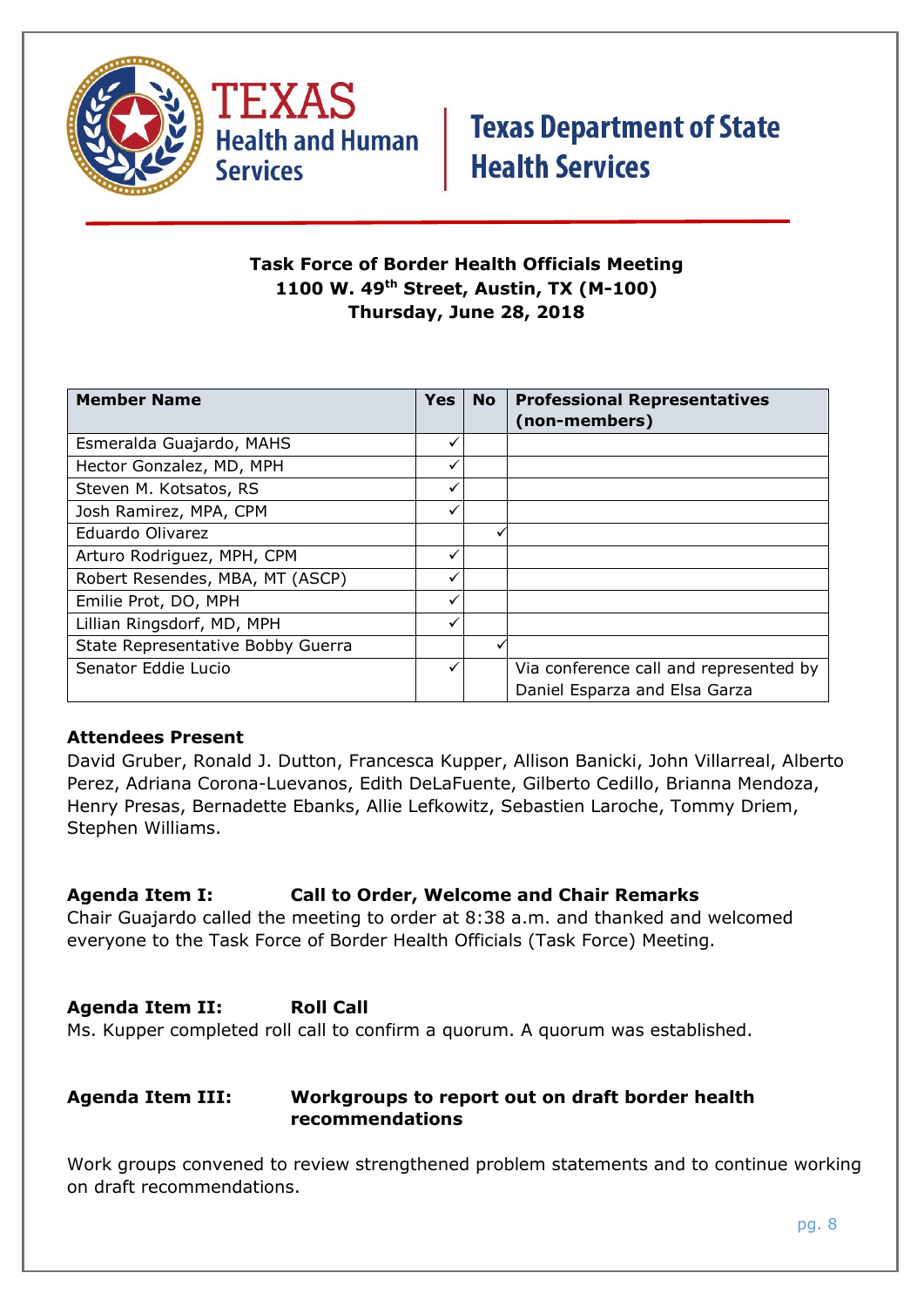

### **Agenda Item IV: Reconvene workgroups to discuss draft border health recommendations**

Work groups continued to work on draft recommendations.

### **Agenda Item V: Break (followed by Public Comment)**

Members took a lunch break. Public Comments were received from Stephen Williams and Bernadette Ebanks.

Mr. Stephen Williams is the Chair of the Public Health Funding and Policy Committee. He presented an overview of his committee, some historical context, examples of recommendations they had made and a willingness to work together with other groups such as the Task Force. He answered questions from Task Force members and Chair Guajardo thanked him for attending the meeting.

Ms. Bernadette Ebanks is the Director of Program Quality and Performance for the Women's Health and Family Planning Association of Texas. She informed members that their association is the sole Title X grantee for the state of Texas and represent a network of 100 clinics statewide, which served a total of 193k clients last year. She referenced the "access to care" issue and mentioned her commitment to create strategies that meet people where they are, providing care outside clinic walls, telehealth, utilizing community health workers, coordinating mainstream provider training based on best practices. She expressed interest in removing barriers to receiving care and mentioned the importance of culturally appropriate care and the need to lead to a cost-savings for healthier communities. Chair Guajardo thanked her for her time and dedication.

### **Agenda Item VI: Report final draft of border health recommendations**

#### **Border Public Health Infrastructure Workgroup**

Workgroup members: Esmeralda Guajardo, Health Administrator, Cameron County Public Health Senator Eddie Lucio, Jr. Josh Ramirez, Director of Public Health, City of Harlingen Robert Resendez, Director of Public Health, City of El Paso Arturo Rodriguez, Director of Public Health and Wellness, City of Brownsville, TX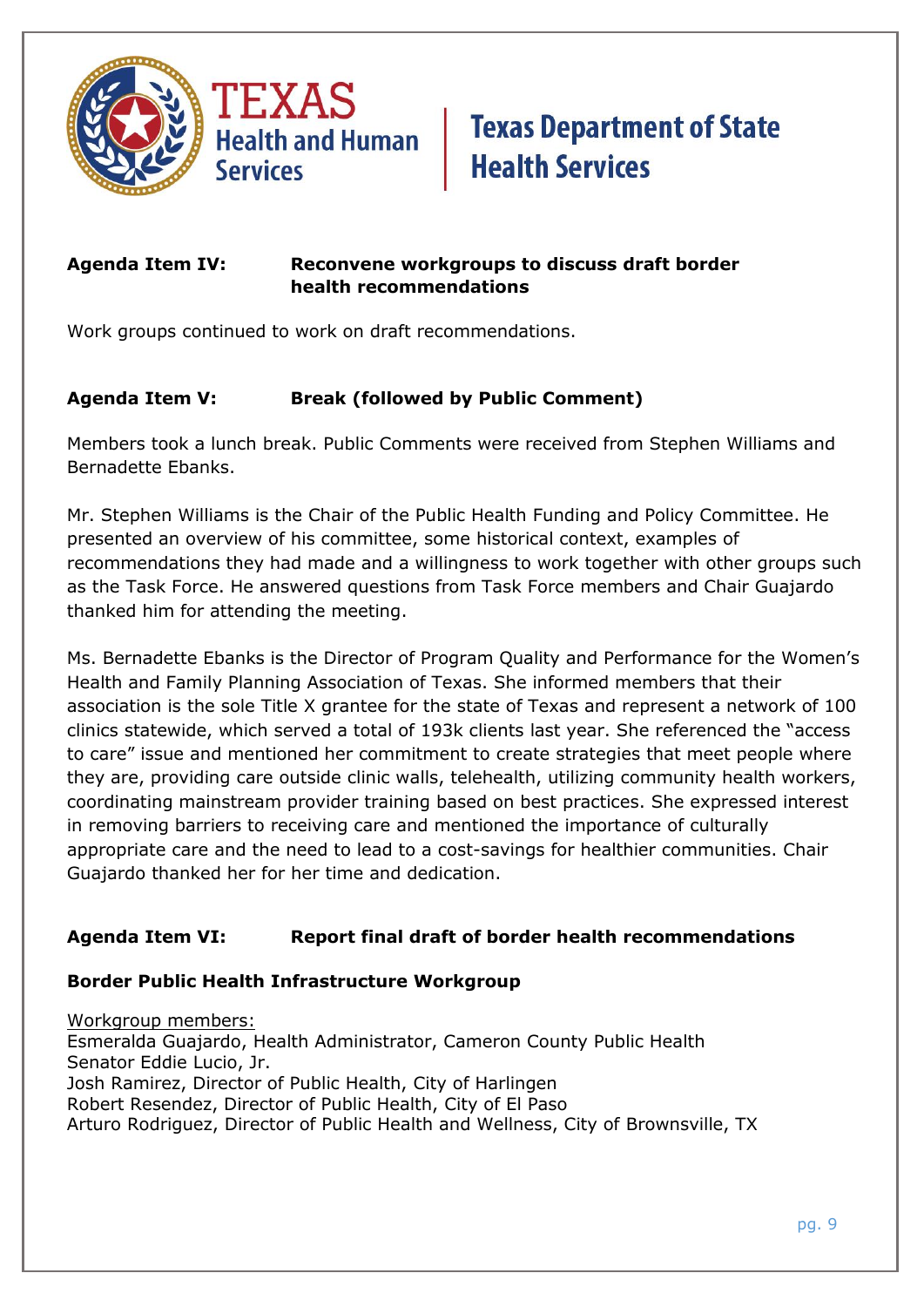



### **Background**

Being situated along the Texas-Mexico border, addressing health issues bring its own unique challenges. Access to care and health professional shortages, coupled with high rates of poverty have major impacts on public health. Transmigration presents further challenges with surveillance and coordination of response efforts during public health emergencies. In addition, the lack of health districts, university hospitals and large corporate areas serving the majority of the Texas-Mexico border create a financial hardship in establishing the means for adequate health care in these areas. New opportunities specifically targeting border population challenges due to lack of access to healthcare, high poverty and unemployment which form barriers to achieve optimal health and wellness levels as in nonborder communities must be created.

### **Problem Statement: Public Health Laboratory Capabilities**

### *Human Testing*

Given border health departments operate in high-risk areas, the goal is to support providers to test, diagnose and treat in a short time frame. When health providers fail to do this, the risk of a patient not returning for results and treatment increases and poses substantial risks of exposures to the general public. Border health departments seeking testing for high-risk conditions are no exception to this. As local health departments along the border, the risk for exposure increases even more so due to the lack of access to health care combined with the general public recognizing that these health departments are a resource for testing for high risk diseases. The problem is further compounded by the lack of existing public health laboratory capabilities along the border.

With the exception of El Paso, the existing public lab capabilities along the border areas are not equipped to test for immediate reportable conditions and requires that the specimens are packaged and transportation is sought for overnight delivery to a state lab approximately 6 hours away, potentially compromising the specimen. In addition, the issue exists that the local public laboratory is not able to complete all of the testing levels for one single specimen, thus, requiring the specimen to still be sent to Austin to complete all of the testing. As the local state laboratories have limited staff, they have a set maximum number of specimens they can accept per day. This poses a problem as local health departments are not the only agency utilizing the local state lab.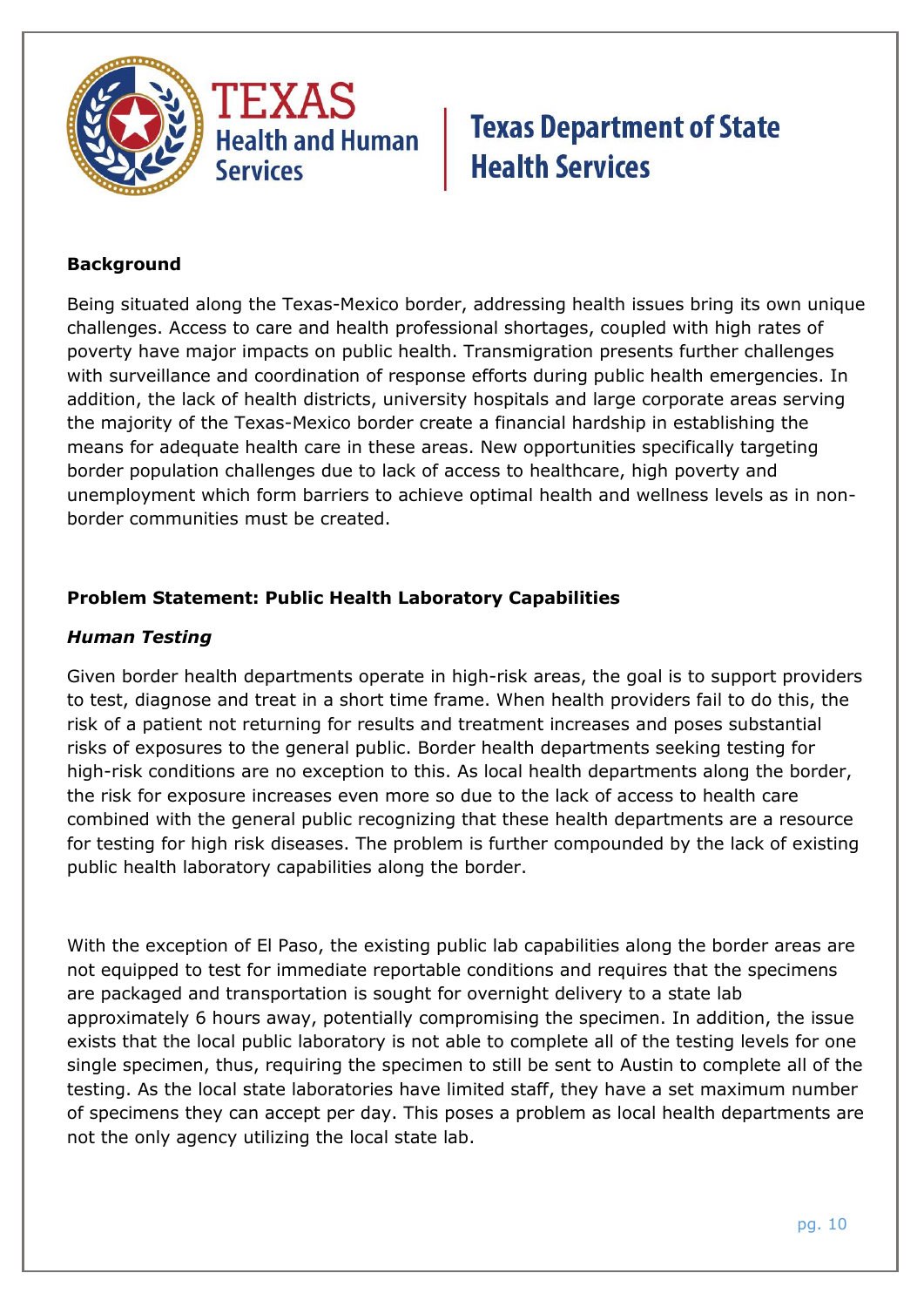

### *Vector Testing*

The areas along the Texas-Mexico border are high-risk areas for vector-borne diseases and the lack of access to a state lab to test specimens in this respect also poses a problem as specimens currently need to collected and sent to Austin. The possibility of collaborating with the local educational institutions would allow efficiency in laboratory results; however, mechanisms need to be in place to ensure confidentiality to avoid any public health drawback that may occur as a result of a research data perspective.

#### **Recommendations**

- Public health laboratory capabilities along the lower Texas-Mexico border for human specimens needs to be expanded to allow complete and timely result interpretation and allowance of adequate number of specimens to be submitted.
- Establish agreement between Department of State Health Services and local educational institutions for testing capabilities that ensure cost-effective and confidential means to submit specimens for testing.
- Recognizing that "mosquito season" does not exist among most areas along the Texas-Mexico border area to allow for year-round mosquito testing to the state lab.

### **Problem Statement: Border Health Designation**

Texas currently has eleven (11) public health region designations within the Department of State Health Services infrastructure. Of these regions, regions 8, 10 and 11 include counties which are situated along the Texas-Mexico border; however, Region 8 also includes San Antonio and Region 11 includes Corpus Christi, two large populated areas (1.5 million and 325K, respectively) which are not situated along the Texas-Mexico border. The inclusion of these larger areas (in addition to the smaller counties which are not situated along the border) into the public health regions with border counties creates confusion when addressing health through the lens of "public health region" needs. This has an impact on border health as it also skews health care statistic and research data specific to the border. A mechanism must exist to designate border public health areas in Texas which allow for a consistent and standardized interpretation of public health data, statistics and research.

Due to the inconsistency in statistics and data specifically for the border areas, this adds to the misconception that border health is similar and not very different from other parts of the state. This poses a problem in addressing public health challenges as many do not realize that the majority of the border areas lack the resources available in other parts of the state such as hospital districts, medical educational institutions, corporate foundations and strong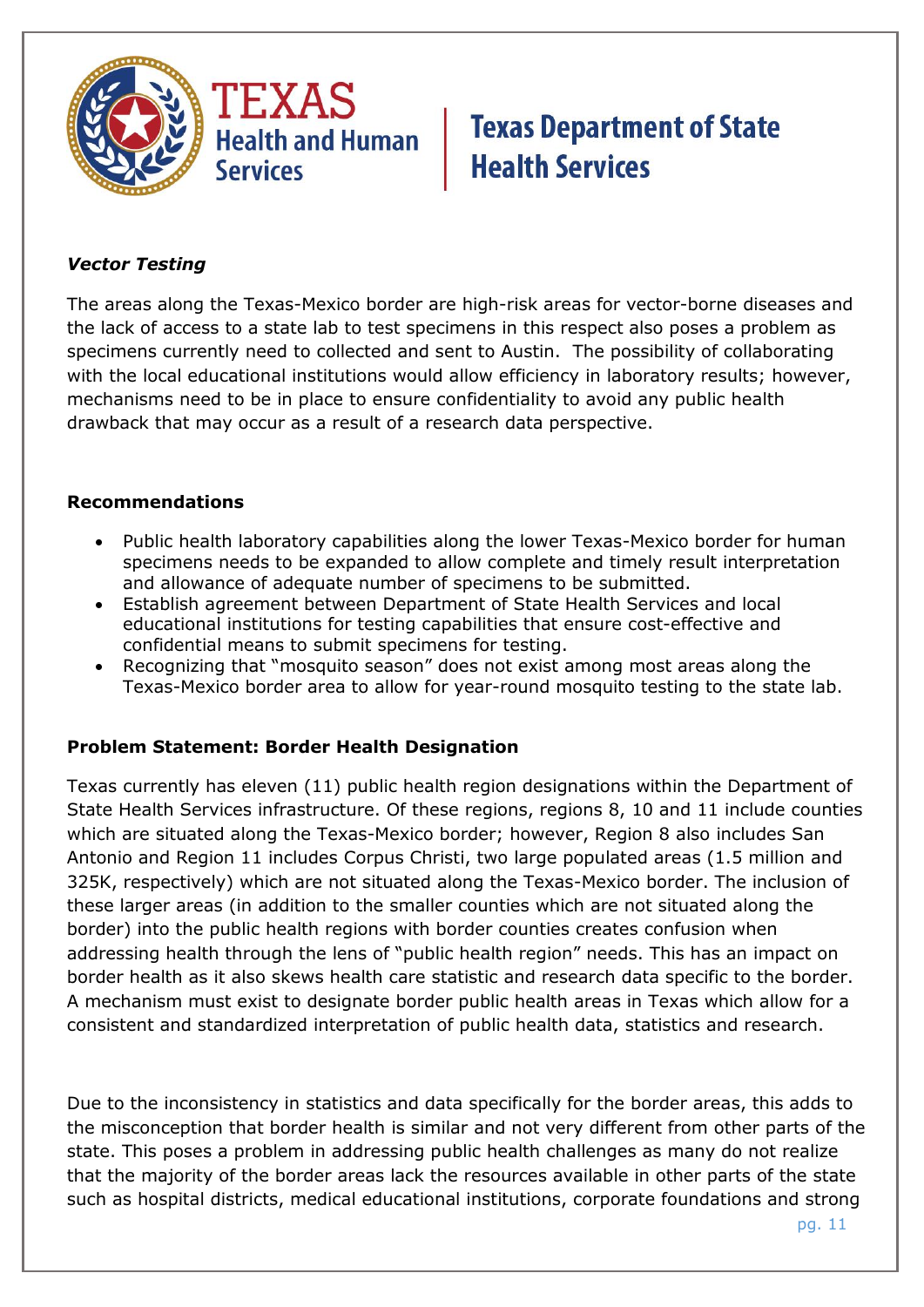

economic tax base. Understanding this is critical when addressing public health response efforts as the perception is to handle a public health threat along the border as anywhere else, overlooking the dynamics of the lack of resources combined with the large numbers of people crossing to and from Texas and Mexico on a daily basis and as a "way of life". A mechanism needs to exist so that an effective and efficient public health response is implemented specifically for the true and identified border health areas.

While highlighting the border area with DSHS may address public health challenges in Texas, highlighting border areas also needs to be emphasized to ensure an allencompassing strategy across several disciplines, including DSHS, TCEQ, TWDB, DADS and the like. There needs to be a means to adopt the zoning of the border health area on the federal level to best address issues affecting public health and enable health departments to leverage this in their approach to procuring various funding streams to address border health challenges.

### **Recommendations**

- Creation of Texas Department of State Health Services Public Health Region 12 to encompass the counties along the Texas/Mexico border. This would highlight the significance of managing public health policy, response and funding differently from other regions within the state.
- Federal government currently recognizes Treaty of La Paz as a zone designation for the definition of the border region when addressing environmental health. Adopting the same concept when overlapping work by Texas multi-agencies would compel all state agencies (i.e., DSHS, TCEQ, TWDB, DAD, etc) to recognize the border zone as priority status when funding allocations or geographical areas are being considered for public health matters.
- Commission a report by the Office of Border Public Health to address the development of initiatives within the proposed region to include the coordination of the following:
	- a) Communication strategies,
	- b) Centralized data exchange,
	- c) Funding mechanism,
	- d) Policy development,
	- e) Public-private partnerships,
	- f) Education initiatives for community and providers,
	- g) Binational policies and
	- h) Outreach strategies.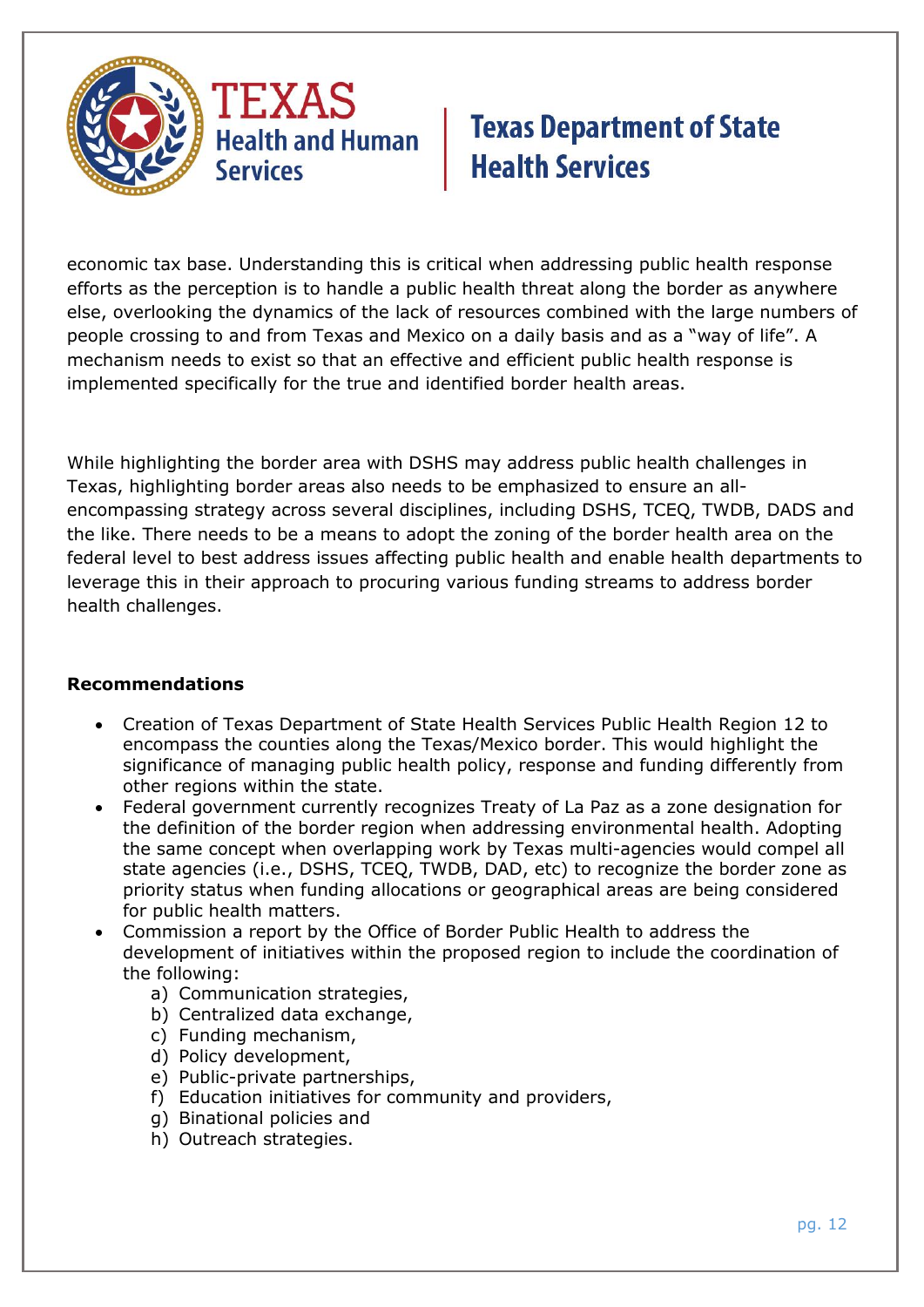

### **Problem Statement: Border Health Representation**

As the areas along the Texas-Mexico border face challenging issues associated with poverty, access to care, low per capita income, trans-migratory populations and high unemployment, state health officials must take into account the impact the creation of state policies, funding allocations and program processes will have on the border areas. With the large number of crossings between Texas and Mexico, local health departments are on the frontline to safeguard not only Texas, but the rest of the nation from new and emerging public health threats.

- **H1N1** *NEED HISTORICAL INSERTS FROM OTHER BORDER COUNTIES*
	- $\circ$  In May 2009, the first H1N1 death in Texas was a woman from Cameron County
- **ZIKA** *NEED HISTORICAL INSERTS FROM OTHER BORDER COUNTIES*
	- o In November 2016, the first locally acquired Zika case in Texas was confirmed in Cameron County.
	- o Since then, all of the locally acquired Zika cases in Texas have been from Cameron and Hidalgo counties.
- **DENGUE** *NEED HISTORICAL INSERTS FROM OTHER BORDER COUNTIES* o HISTORY INSERT

To ensure that health protocols are set in place which will help to effectively and efficiently address this threat, communication with federal agencies and Mexican health officials must also be in place.

#### **Recommendations**

- To ensure that border health is provided representation and input on state policy decision making processes, a mandate to include a border health official on state committees would help to address this issue. This includes committees set forth by legislative mandates and state-led committees affecting public health. The exception to this would be for issues specifying geographical areas not within the vicinity of the border areas.
- The existing Public Health Funding and Policy Committee does not have any representation from a health department along the border. As this committee addresses critical public health issues which impact public health, it is recommended that a legislative mandate be authorized to include a border health official to serve on this committee.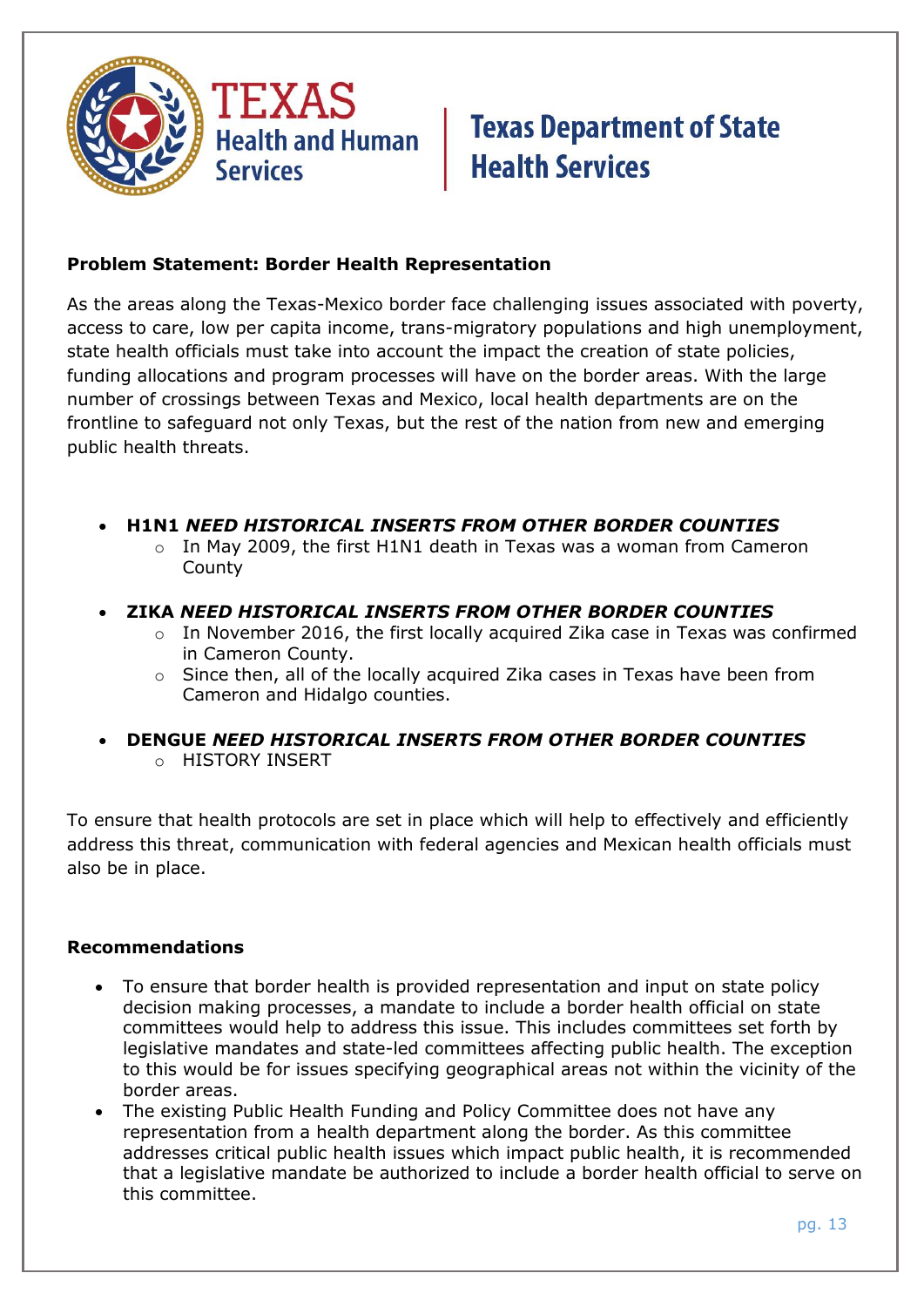

- The establishment of meetings between border health official(s) and Homeland Security agencies to ensure health protocols/guidelines and communication are in place to address the potential threat of a new and emerging public health threat.
- Communication and collaboration with Mexican health officials as established through the Office of Border Health must continue.

#### **Communicable Disease Workgroup**

Workgroup members:

Steven Kotsatos RS, Director of Health and Code Enforcement, City of McAllen Lilian Ringsdorf MD MPH, Regional Medical Director, Public Health Region 8, DSHS Eddie Olivarez, Chief Administrative Officer, Hidalgo County, Edinburg, TX Emilie Prot DO MPH, Regional Medical Director, Public Health Region 11, DSHS

#### **Communicable Disease Priorities:**

#### **Problem Statement: Tuberculosis (TB)**

TB continues to be a concern for border areas in both Mexico and the United States. In 2016, the Center for Diseases and Control (CDC) estimated over 300 million legal crossings from Mexico into the U.S which plays an important role in communicable diseases such as tuberculosis (1). People immigrating to Texas are concentrated in border and urban areas, and complicated multidrug-resistant TB cases are more commonly seen in this foreign-born population. In 2016, the CDC compared the top five countries of origin for foreign-born persons in the U.S reported with TB disease. According to the study, Mexico ranked number one with a total of 1,194 cases, 18.9% of all foreign-born cases (2). To illustrate that number in Texas, a total of four out of the top ten counties reporting the most cases of TB are along the border.

The overall TB incidence in the Texas border region is 10.5 cases per 100,0000 in population, double the Texas average of 5.5 cases per 100,000 in population. Moreover, in Mexico, the BCG vaccine is recommended at birth. With a higher incidence of TB in addition to a more prevalent population with BCG, an interferon- γ release assay (IGRA) is recommended according to the updated 2017 Guidelines on Diagnosis of Tuberculosis in Adults and Children by the CDC and the American Thoracic Society (4). Screening and prevention of disease is very costly for border counties compared to a Tuberculin Skin Test (TST) (5).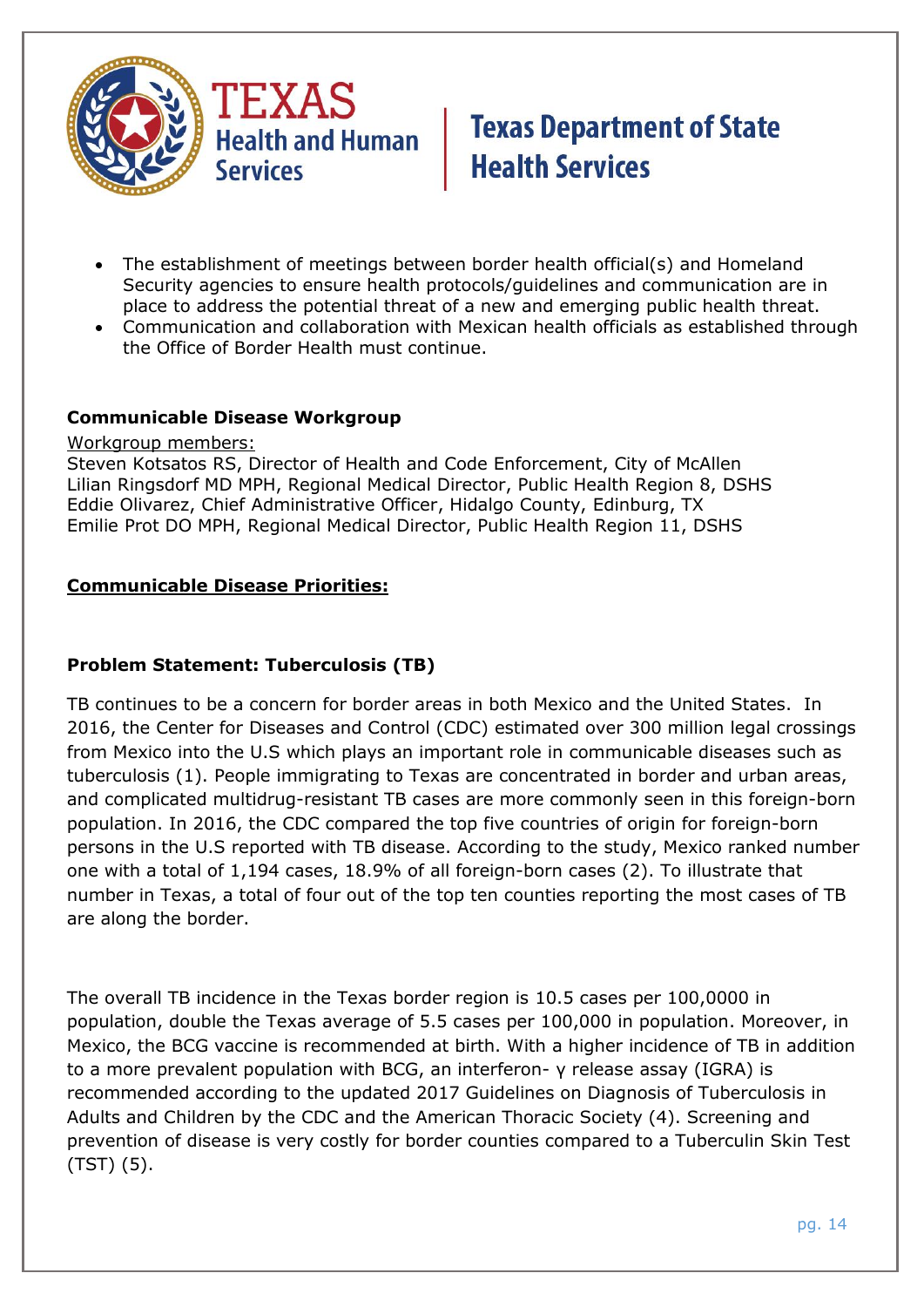

There is an extreme health professional shortages accounting for 1.53 times less primary care physicians per capita compared to non-border counties and lack of access to adequate health services. In addition to the professional shortage, hospitals and clinics are not equipped with negative pressure rooms and ultraviolet lights. Substandard medical infrastructure presents a particular management challenge placing the care of TB in border counties heavily reliant on health departments to protect the community.

In general, important challenges in border areas for successful control of TB include: 1) high incidence of TB infection and disease heightened by frequent border crossing delaying detecting and reporting cases of TB; 2) lack of healthcare infrastructure and maintaining clinical and public health expertise 3) high cost of screening tests in a population in which guidelines recommend IGRA testing.

### **Recommendations**

- Commission a report on tuberculosis data on border counties to educate our border providers. This report would include the number of TB/HIV co-infections, TB meningitis, TB in populations less than 5 years of age and drug resistant tuberculosis.
- Include border counties as a factor/indicator in the funding formula to increase funding along the border counties.
- Regulate medical hospitals to maintain negative pressure rooms and UV lights to accommodate TB patients and maintain good standard of care.
- Establish education training centers targeting regional and local public health authorities, academia and private health-care providers and provide bilingual educational materials and training sessions to improve the recognition and the evaluation of TB.
- Ensure that health-care providers along the Texas-Mexico border have current guidelines for the care, treatment, and referral of active TB case-patients and for seeking expert consultation for drug-resistant cases.
- Support policies at schools and universities requiring TB screening in the public school.
- In collaboration with public health preparedness programs establish TB Deployment Teams so that resources can be directed and target at-risk communities in underserved areas with enhanced testing, treatment and control.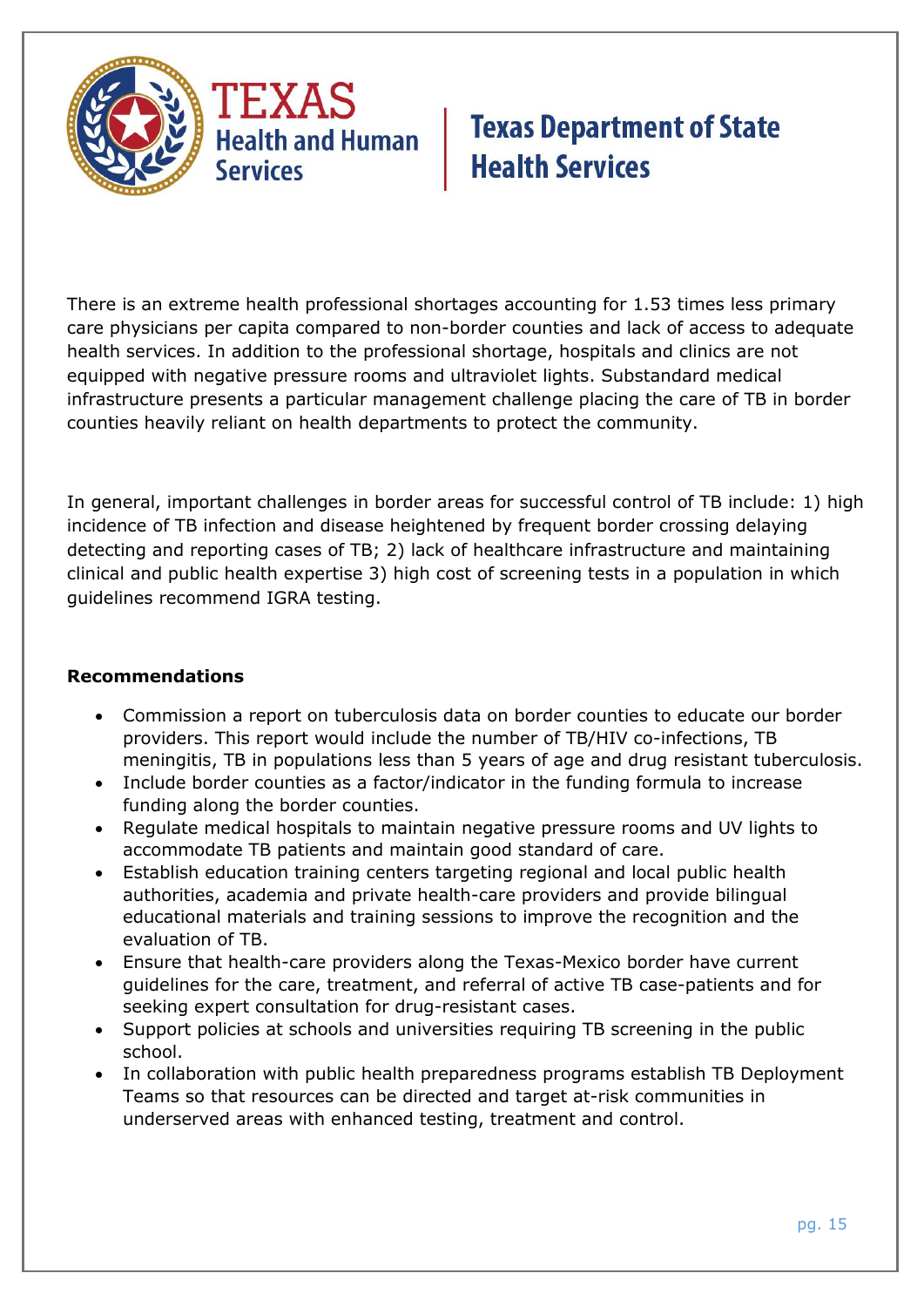

### **Problem Statement: Immunizations (vaccine preventable disease)**

The border area is composed of 27 rural counties and only 4 urban counties. In Texas, the total number of Texas Vaccine for Children (TVFC) providers is 3100. The border counties have a lower number of providers with a total of 351 TVFC providers compared to 545 providers in non-border states. A total of 66 Adult Safety Net (ASN) providers serve border counties compared to 470 providers in non-border counties and a total of 536 statewide. Therefore, border adults significantly lag behind their non-border counterparts in vaccine coverage for diseases; for example, low immunization rates in adults for influenza are due to 44.3% lacking health insurance compared to only 24.8% in non-border counties.

Providing immunization services in rural areas also presents additional costs compared to metropolitan or urban areas. With the physician shortage in rural areas, the population relies on safety net programs for their care. Additionally, transfer of vaccine near expiratory time is more challenging due to 1) the lack of close providers in surrounding areas to redirect doses 2) in cases of severe weather, many small rural clinics do not have backup power capabilities and causing an increased risk for vaccine loss 3) staff mileage to cover rural communities.

Immunization remains a critical public health issue and there is a need for continuous health promotion and education for selected vulnerable border populations.

#### **Recommendations**

- Develop public-private partnerships and seek funding for private immunization stocks for rural and hard to reach border residents. DSHS should maintain a state stock of vaccine to broader immunization coverage at the regional and local level.
- Commission a report on morbidity and mortality of vaccine preventable disease specific to border counties.
- Partnerships with medical professionals and university administrators should be implemented to initiate or enhance mobile clinics in rural areas, incentive to pharmacies.
- Develop vaccine campaign to increase adult vaccination rates and maintain child vaccination rates along the border. These should include bilingual (English/Spanish) social media, health education, and promotion programs
- Reduce TVFC requirements for providers in border counties

The Communicable Disease Work Group continues to conduct research and gather data on the following associated with immunizations: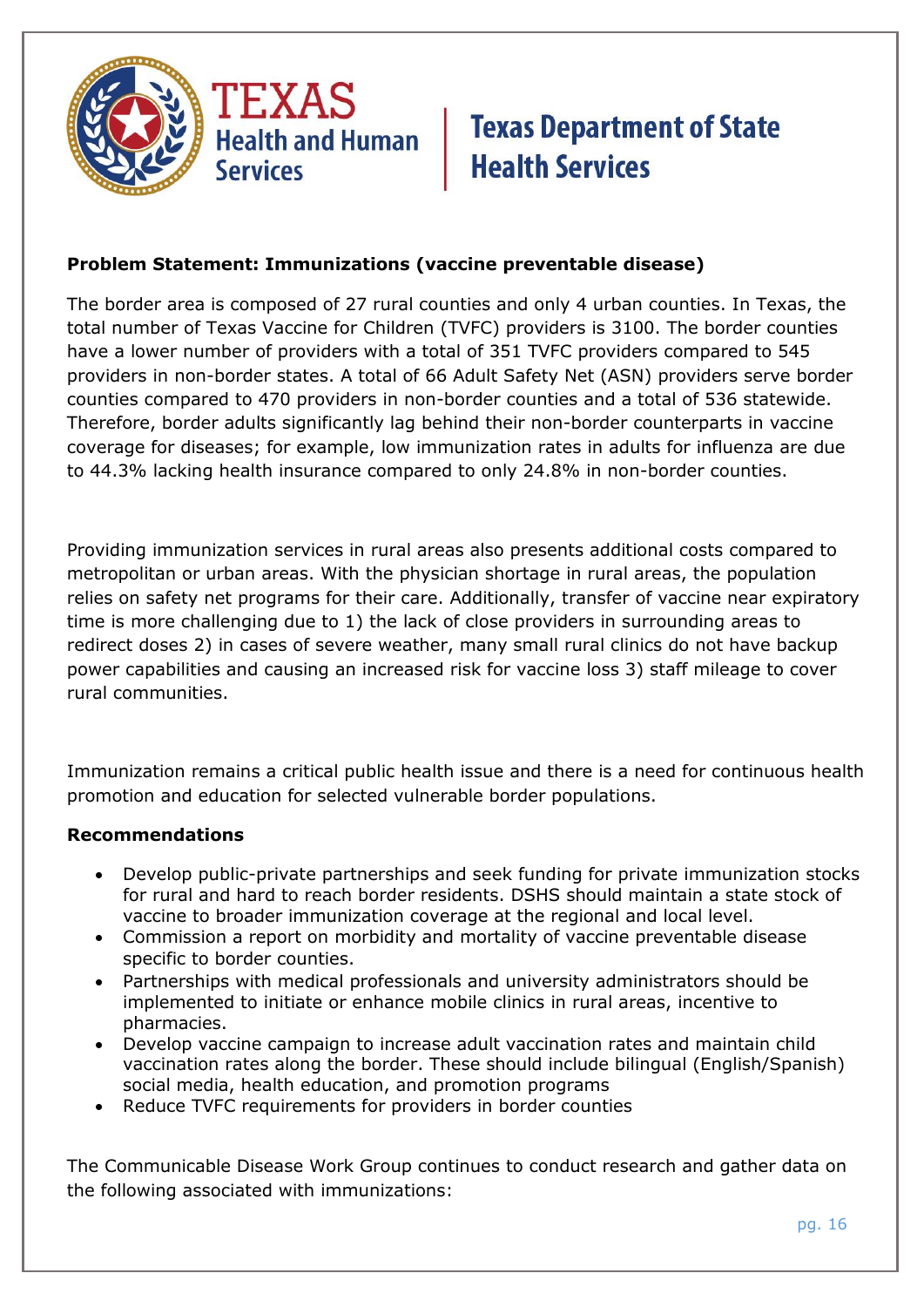

Cost of vaccines

HPV rates

Reimbursement consistency issues among doctors in border regions

### **Problem Statement: STD/HIV**

Although, historically HIV and AIDS prevalence in the Texas border counties has been lower than in other parts, more recently, it has been increasing. A total of 37% on average (2006- 2015) of total HIV cases diagnosed in the border area have been, diagnosed late, pointing to a clear border health disparity. Many plasma centers conduct screening for HIV; health departments conduct contact investigations of positive cases, however due to the transient population, many reside in Mexico and are lost to follow up. As HIV treatment is improving the lifespan of patients, binational coordination is needed to improve the health of HIV/AIDS along the border. The dramatically high number of late diagnoses of HIV along the border reflects the difficulty patients experience accessing specialty providers whom often must travel great distances to urban areas for services and the stigma associated with the disease in a majority Hispanic community. Young adults and adolescents living with STD/STIs and HIV are particularly at risk.

The Communicable Disease Work Group continues to conduct research and gather data on the following associated with STD/HIV issues:

HPV rates

Inclusion of both men and women regarding sexual health

### **Recommendations**

- Conduct research and needs assessment to identify high risk groups (age, gender, occupations etc.) for HIV/STD on the border.
- Develop awareness, prevention and outreach campaigns to reach these specific populations at particular risk for sexually transmitted infections.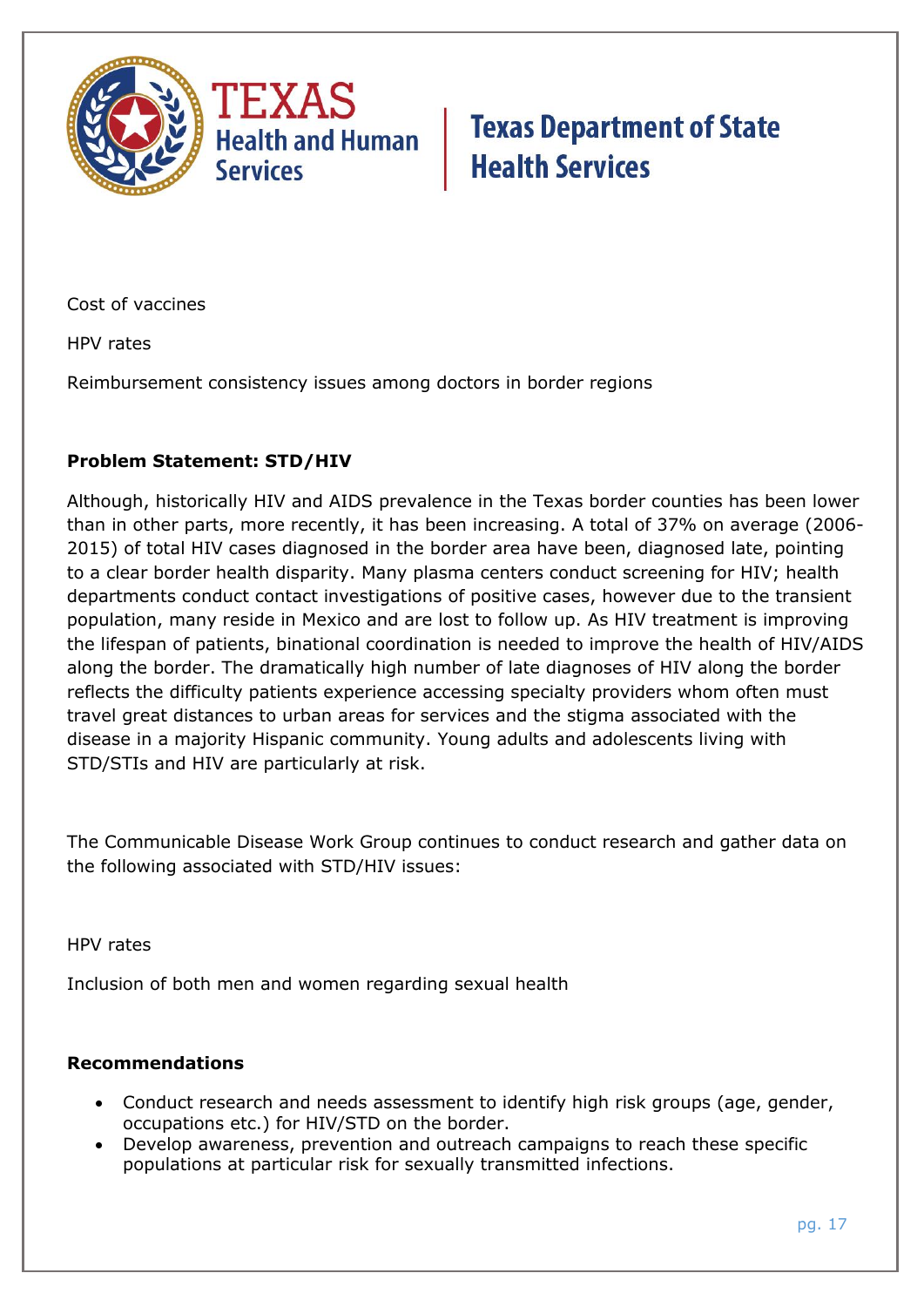

- Build capacity among health care practitioners in border counties, inform/educate them about specific populations at risk.
- Develop binational policies and facilitate binational platform to address the epidemiology of HIV/STDs, facilitate care for the border mobile population.
- Develop bilingual outreach and communication strategies to address concerns over confidentiality and stigma that keep people from getting tested for HIV or seeking care if infected.

[P(1]For adults or just children

#### References:

- 1. [https://www.cdc.gov/healthcommunication/toolstemplates/entertainmented/tips/U](https://www.cdc.gov/healthcommunication/toolstemplates/entertainmented/tips/US-Mexico-Health.html) [S-Mexico-Health.html](https://www.cdc.gov/healthcommunication/toolstemplates/entertainmented/tips/US-Mexico-Health.html)
- 2. Schmit KM, Wansaula Z, Pratt R, Price SF, Langer AJ. Tuberculosis United States, 2016. MMWR Morb Mortal Wkly Rep 2017;66:289–294. DOI: <http://dx.doi.org/10.15585/mmwr.mm6611a2>
- 3. <https://www.cdc.gov/tb/publications/guidelines/pdf/ciw778.pdf> <https://bmcinfectdis.biomedcentral.com/articles/10.1186/s12879-016-1901-8>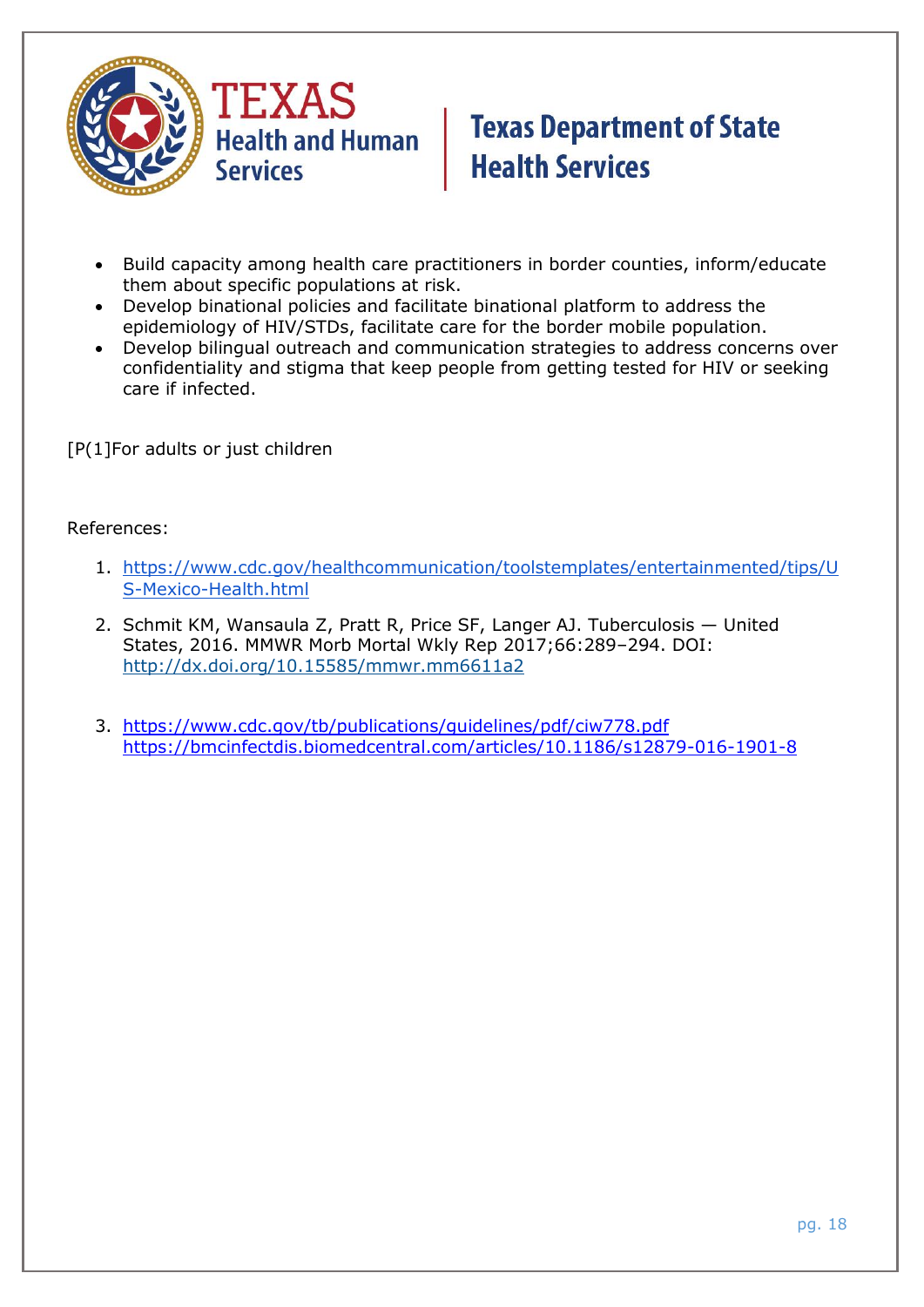

#### **Environmental Health Workgroup**

Workgroup members: Hector Gonzalez MD, Director or Health for the City of Laredo Josh Ramirez, Environmental Health Director, Harlingen, TX Arturo Rodriguez, Director of Public Health and Wellness, City of Brownsville, TX

#### **Background:**

Many arbovirus-related diseases can be problematic for some border regions since mosquito season is continuous in some parts of the border. Food and water-borne diseases are also a challenge in the border region. The recommendations are critical to the border region because it works to minimize current gaps and would be an initial step towards to solve the regions need for additional assistance to improve health conditions along the border by providing a public health system that will provide solutions to the benefit of all border residents along the US- Mexico border region.

#### **Problem Statement:**

Vector, zoonotic, food and water borne diseases and contaminants serve as unique health risks on the Texas/Mexico Border due to inadequate infrastructure for surveillance, testing, personnel, enforcement standards and international risks. In addition, vectors (mosquito, fleas and ticks) are endemic to the region, illegal food entry and illegal food vending and inadequate infrastructure for potable water systems adds to the threat.

Underdeveloped and undeveloped communities with unincorporated areas (Colonias) along with urban communities also add to the potential risks. Lack of adequate solid waste management (illegal dumping of trash, debris and tires), integrated pest management contributes to vector breeding. Inadequate food and waterborne disease surveillance, inspection and investigation, laboratory testing locally further promote disease threats.

New and emerging diseases, such as Zika, pose new threats, such as birth defects which is another health burden in our already overburdened communities.

#### **Recommendations:** Vector borne & Zoonotic Diseases:

- Standardize vector control standards.
	- o Enhance enforcement.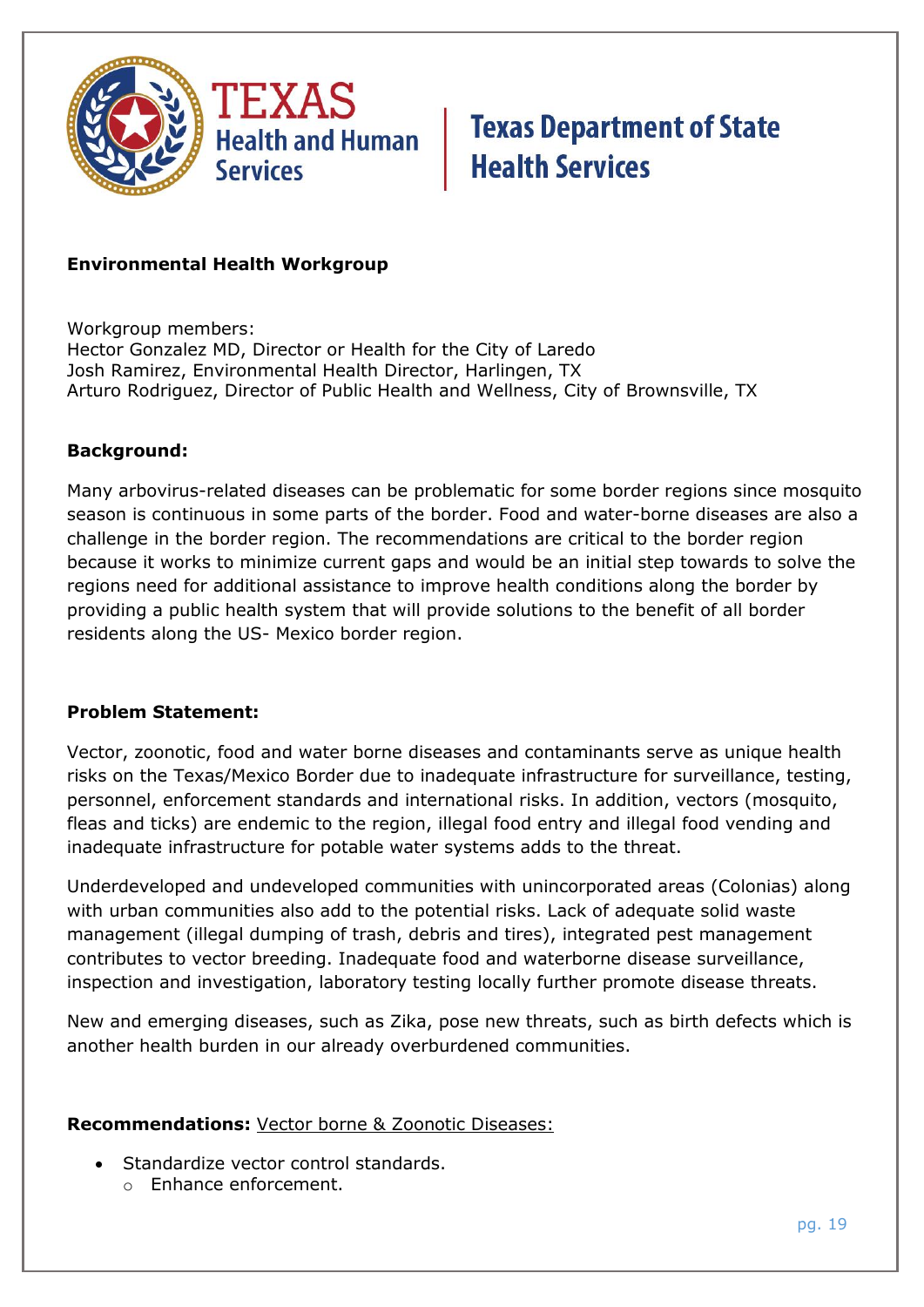

- Increase mosquito trapping, identification, sensitivity testing, and mosquito speciation testing on the border.
- Implement use of Larvacide via both chemical and natural methods.
- Continue education on preventive methods, such as sanitation, removal of standing water, use of repellant and reporting rashes and fever to health authorities.
- Continue education on vector issues to local jurisdiction professionals and community members.
- Improve sanitation in undeveloped and underdeveloped areas.
	- o Improve solid waste management including for tires and other debris.
	- o Enhance enforcement including
	- o collection and tire fees to keep tires.
	- o Staff training is necessary for human and vector surveillance and vector trapping.
- Increase resources for staff to conduct vector control efforts and for human surveillance on a continuous basis.
	- o Binational coordination and cooperation is needed
- Resources for staff to apply insecticide as well as equipment (sprayer) and vehicles are necessary (supplies, larvacides, insecticide).
- Create dedicated certifications for Vector Control Officers or Vector Control Applicators to address specialization in spraying (should be more user friendly and simpler for public health).
	- $\circ$  Need better coordination between state agencies working with locals to improve response (Texas Department of Agriculture, Texas Commission for Environmental Quality, Texas Department of State Health Services and local public health)
	- o State officials also need to enhance coordination with federal agencies (Health and Human Services, Centers for Disease Control and Prevention, Environmental Protection Agency)
- Increase number of vector control staff.
- Simply vector control trainings.
- Develop a Center of Excellence for Vector borne Diseases in partnership with local universities and DSHS. Develop a regional response and support system for ongoing vector and zoonotic control activities and develop response during disaster/flooding.
- Improve education and training to entities on Vector, zoonotic, food and water borne disease (Texas Medical Association, Texas Nursing Association, Vector Control Districts)

### **Recommendations: Food and Water-borne Disease and Air Quality:**

Enhance surveillance, testing, and enforcement (illegal entry).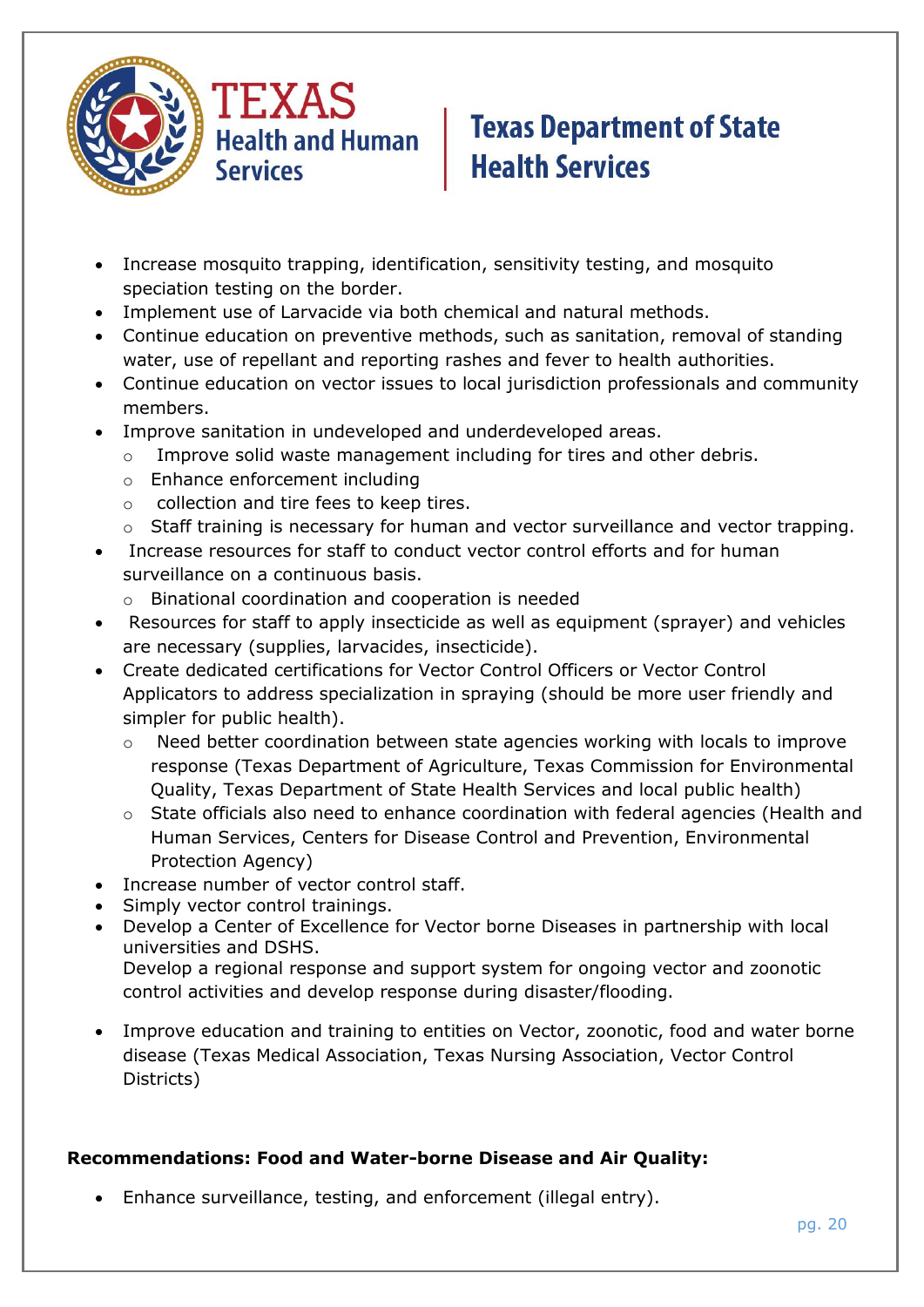



- Enhance infrastructure such as having quality access to potable water from the municipal water system, to hinder use of septic tanks.
- Support legislation to implement minimum housing standard requirements to improve sanitary conditions and prevent the spread of infectious diseases.
- Have better coordination between TCEQ and DSHS. Collaborate with TCEQ and TWDB on environmental health issues and on ways to prevent the spread of infectious diseases (e.g. joint communication on increasing enforcement).
- Train medical and midlevel providers to identify food and water borne diseases.
- Develop capacity of the sanitarian workforce.
- Prevent on-site sewage facility and private well contamination.
- Enhance food and water safety procedures during a natural disaster and postdisaster, particularly floods; ensuring people's safety during these emergency situations calls for less stringent procedures (inspections).
- Seek federal support and expand the Border Infectious Disease Surveillance (BIDS) program that is binational as well.
- Implement enhanced air quality surveillance and monitoring
	- o Train and provide support for local indoor quality inspections and enforcement
	- o Educate the public on air safety and contamination prevention
- Promote better urban planning to reduce industry air contamination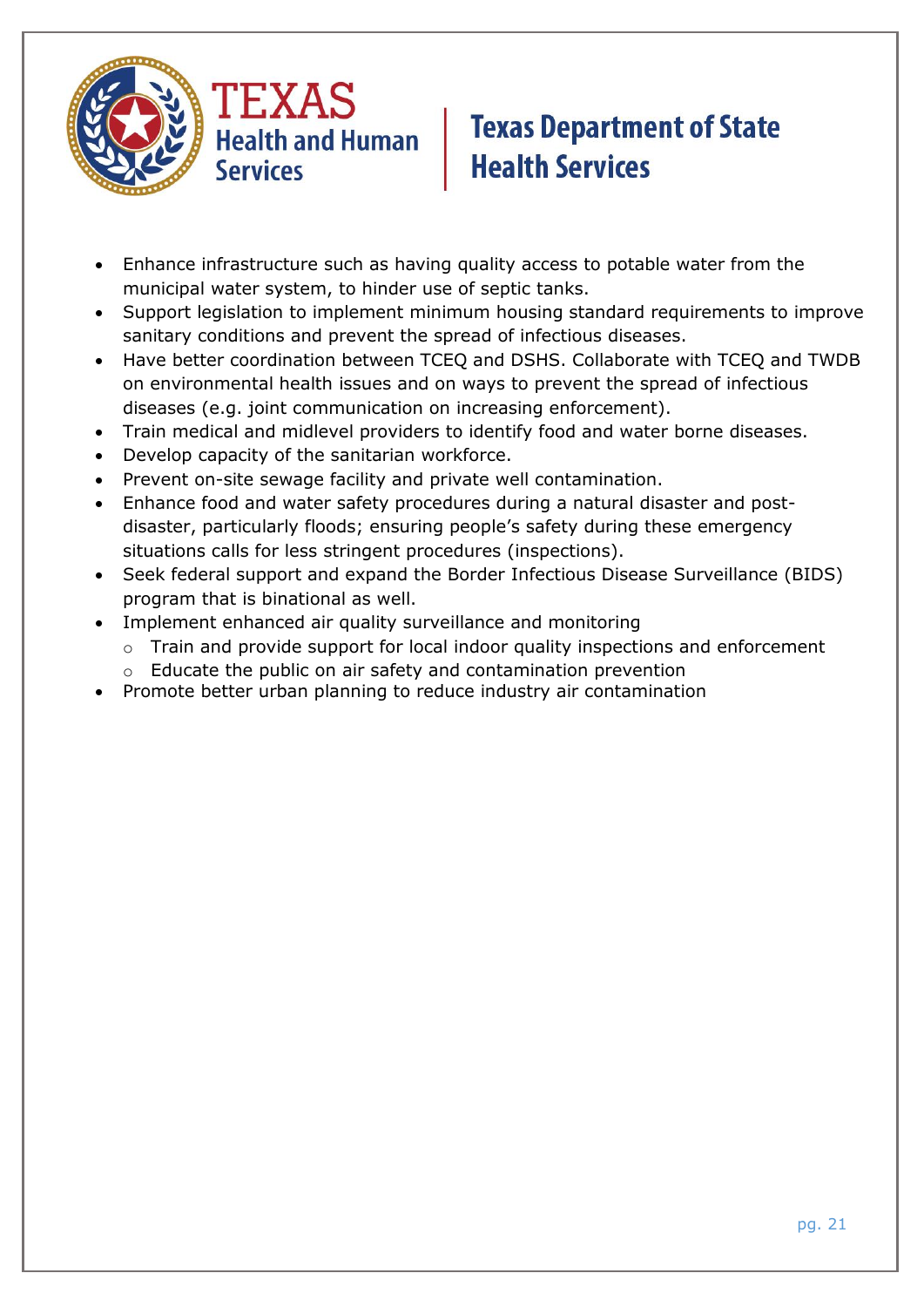

#### **Chronic Disease Workgroup**

Workgroup members:

Josh Ramirez, Environmental Health Director, Harlingen, TX Eddie Olivarez, Chief Administrative Officer, Hidalgo County, Edinburg, TX Emilie Prot DO MPH, Regional Medical Director, Public Health Region 11, DSHS Hector Gonzalez MD, Director or Health for the City of Laredo

The Chronic Disease Work Group continues to address top chronic diseases affecting the Texas border, such as hypertension and cancer. For now, the problem statements and recommendations are focused on diabetes and obesity, as such public health issues can be synonymous.

### **Chronic Disease Priorities:**

- 1. Cardiovascular Disease
	- a. Diabetes
	- b. Hypertension (pending)
- 2. Obesity
- 3. Cancer (pending)

### **Problem Statement: Diabetes**

Diabetes is among the top ten leading causes of death in Texas and worldwide. In 2010, about 4,738 individuals died due to diabetes as the primary cause of death. The ageadjusted annual mortality rate (AAMR) was 21.7 deaths per 100,000 persons (1). The prevalence of diabetes along the border counties continues to increase in comparison to non-border counties at an alarming rate. In 2015, the diabetes burden in border counties was at 13.9% prevalence compared to 11.2% in non-border counties. Diabetes mortality (*deaths per 100,000 population*) from 2012-2014 in Border counties averaged 30 deaths per 100,000 compared to non-border counties at 21 deaths per 100,000. Data shows that mortality rates in border counties continues to increase as non-border counties rates seem to decrease or maintain a stable trend.

Many of the factors that influence the increase of diabetes are physical inactivity, high calorie diet, poverty, genetics, non-modifiable determinants, and lack of access to care to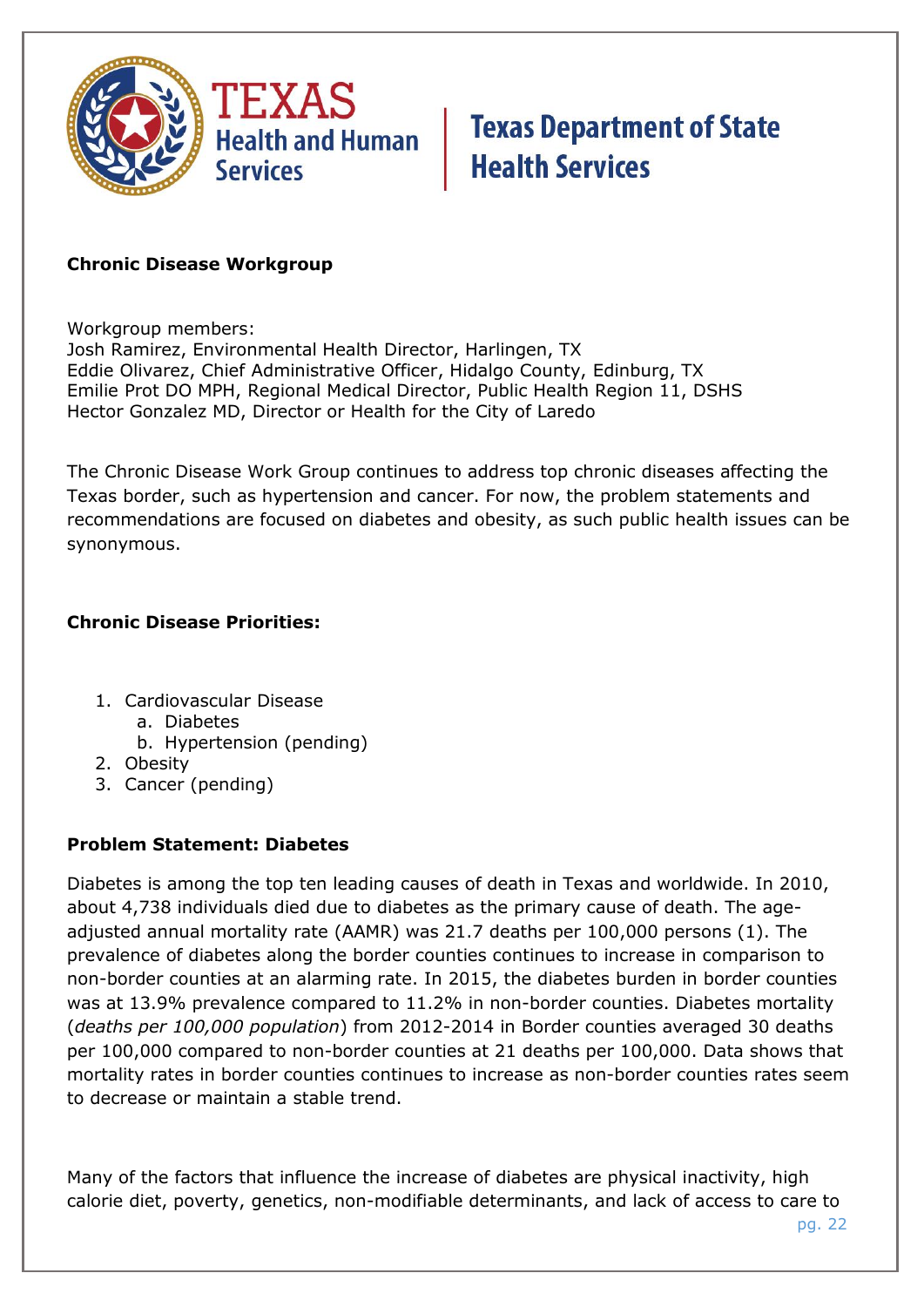

diagnose, prevent and address the disease. Pre-diabetes in Texas can be preventable when addressed on time but, due to the lack of early detection pre-diabetes rapidly leads to diabetes. Public Health Regions (PHR) 8 and 11, which are along the border, have the highest prevalence in pre-diabetes in all of the State of Texas. Pre-diabetes prevalence in PHR 11 is at 12.4% and PHR 8 at 8.9% compared to the Texas average of 7.5% in 2015.

In general, important challenges to successful control of diabetes: 1) Delay in detection of pre-diabetes and/or diabetes 2) lack of access to low cost care 3) lack of community education on the disease 4) Not addressing childhood diabetes at a pre-diabetes state.

### **Problem Statement: Obesity**

Texas has the eighth highest adult obesity rate of 33.7% in the nation, according to *The State of Obesity: Better Policies for a Healthier America* released August 2017 (1). In 2015, the obesity burden in border counties was at 35.1% prevalence compared to 31.9% in nonborder counties. The border county prevalence rate of 35.1% can be compared to the top 5 states in the nation. Obesity leads to many other risk factors like: increased diagnosis of Type 2 diabetes, hypertension in heart disease, stroke, diabetes, asthma, and some forms of cancer. \*Traditionally, nutrition and physical activity strategies have been behaviorbased, and have targeted individuals, though the rise in overweight and obesity levels has occurred too quickly to blame individuals. Rather, the environment has become conducive to weight gain (busy schedules, larger portions, reliance on cars, unsafe neighborhoods) [2: DSHS – Community Health Workers/promotores (CHWs) data, cost effectiveness.]

### **Recommendations** (both diabetes and obesity):

- Develop a report on the use of SNAP and WIC in border counties to better understand the trends in border population and identify areas to improve the health of border communities.
- Identify and assess border health chronic disease (as outlined in priorities) specific data to determine county level burden using demographics. Disseminate on an annual basis.
- Collaborate & support with border specific data local initiatives in urban planning/development efforts at the local level to increase green spaces, limit food deserts, increase local community exercise events and increase public transportation while incorporating safety.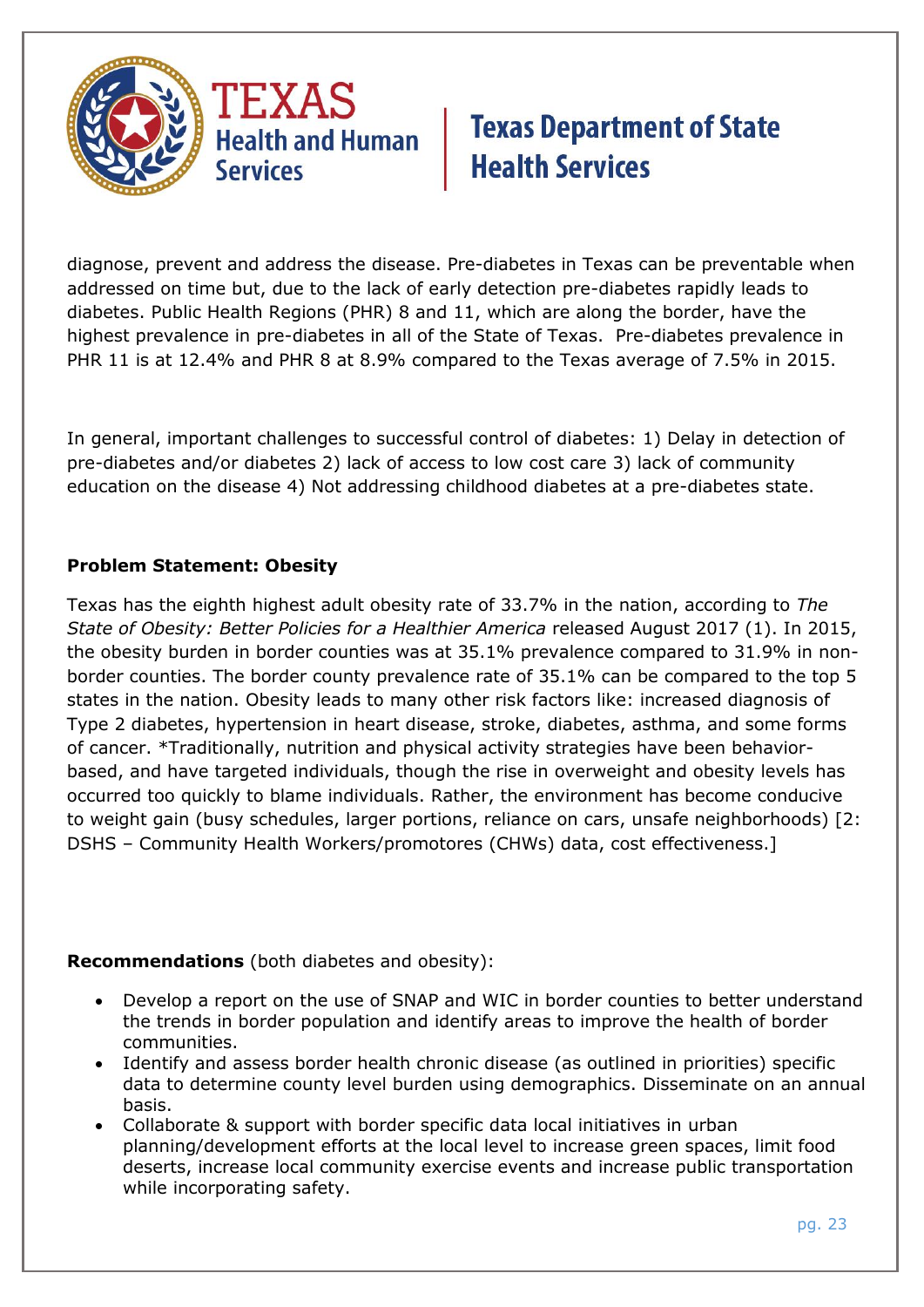

- Support local and state policies to work with Independent School Districts to increase recess time in elementary schools.
- Develop local/state-based culturally appropriate diabetes prevention and control programs to ensure access to low-cost diabetes care and detection by improving outreach and expanding services in public health settings.
- Develop a campaign to increase CHWs in hospitals, outpatient clinics and public health sectors.

References:

(1) The State of Obesity: A project of the Trust for America's Health and the Robert Wood Johnson Foundation. <https://stateofobesity.org/states/tx/>

(2) <http://www.dshs.texas.gov/region8/nutrition.shtm>

The Chronic Disease Work Group continues to conduct research and gather data on the following:

Diabetes prevalence averages (border vs. non-border):

Border regions – 12.32% vs. non-border regions – 11.5% (2015)

Diabetes prevalence averages (Texas vs. USA):

Texas – 10.82% vs. USA – 9.76% (2011-2015)

#### **Note:**

There are policies in place to decrease the burden of obesity. However, even with such policies in place, there is a large prevalence in obesity. There may be a need for policies to be enforced, monitored more closely or strengthened.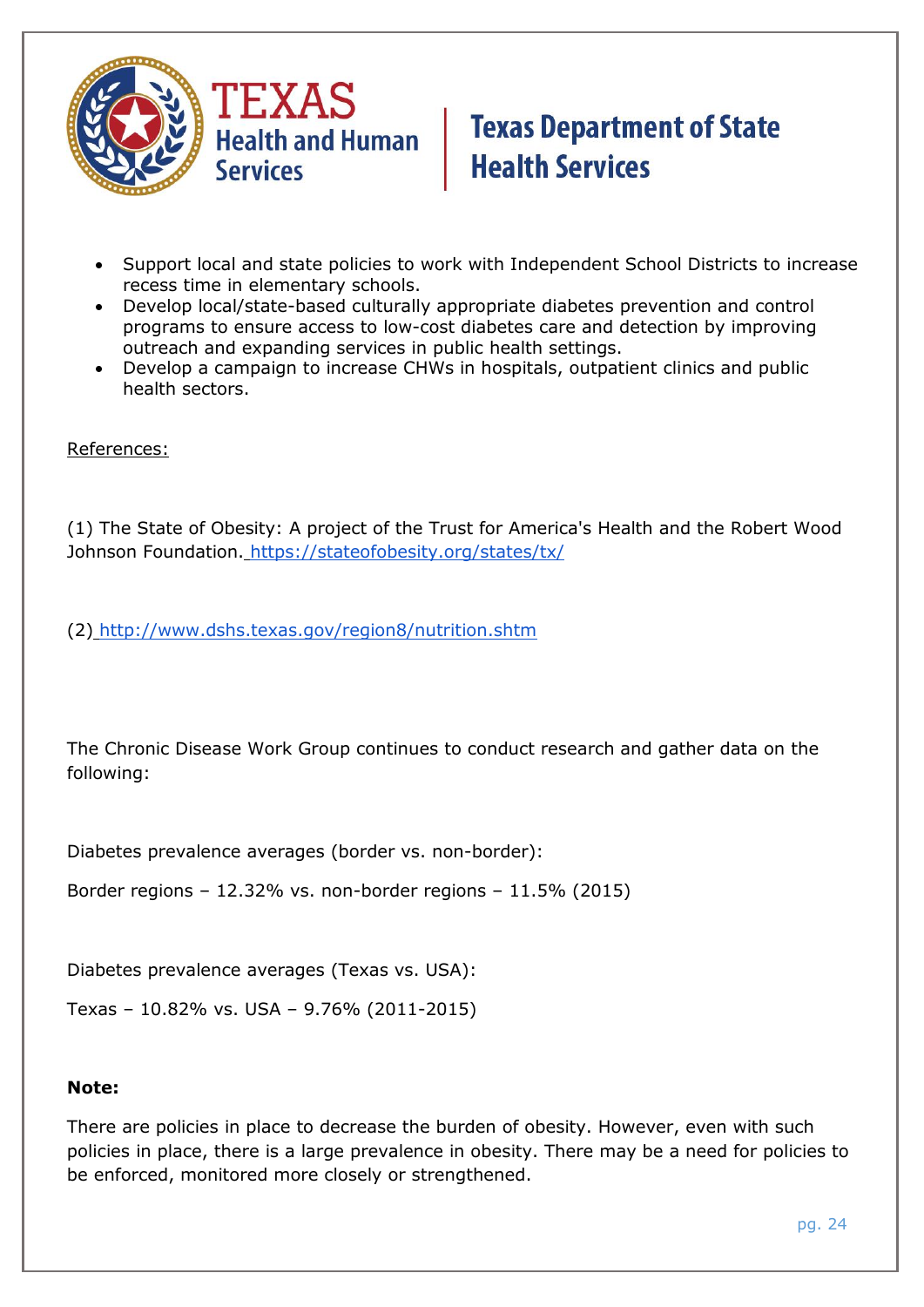

Breastfeeding: Texas has regulations requiring licensed ECE programs to allow or encourage onsite breastfeeding

Drinking Water: Texas has regulations requiring licensed ECE programs to make drinking water available to children.

Healthy Eating: Texas has regulations requiring licensed ECE programs to have healthy eating policies.

Screen Time: Texas sets limits for screen time in ECE settings, or has regulations requiring ECE centers to set limits.

### **Related draft recommendations:**

· Develop and maintain a coordinated nutrition, physical activity and obesity prevention program infrastructure working with state, local, regional, private and public partners including community residents

· Conduct obesity prevention activities that address and support change at the state, community, organizational and group level, and provide expert nutrition and obesity-related training and consultation to public health/other professionals from agencies and organizations, including community-based, local government, schools/daycare, worksites, etc.

· Identify and assess data sources to define and monitor the burden of obesity and impact of the program and monitor the nutritional health status of the population to identify priority nutrition and other obesity-related problems particular to Texas

· Support state program partnership efforts by serving on internal workgroups, supporting program projects, or assisting with the completion of action items Develop communityclinical referral mechanisms for improved obesity and related chronic disease systems of care

· Facilitate evidence-based education and training for providers, patients, and communities to ensure consistent messaging of reliable health information and collaboration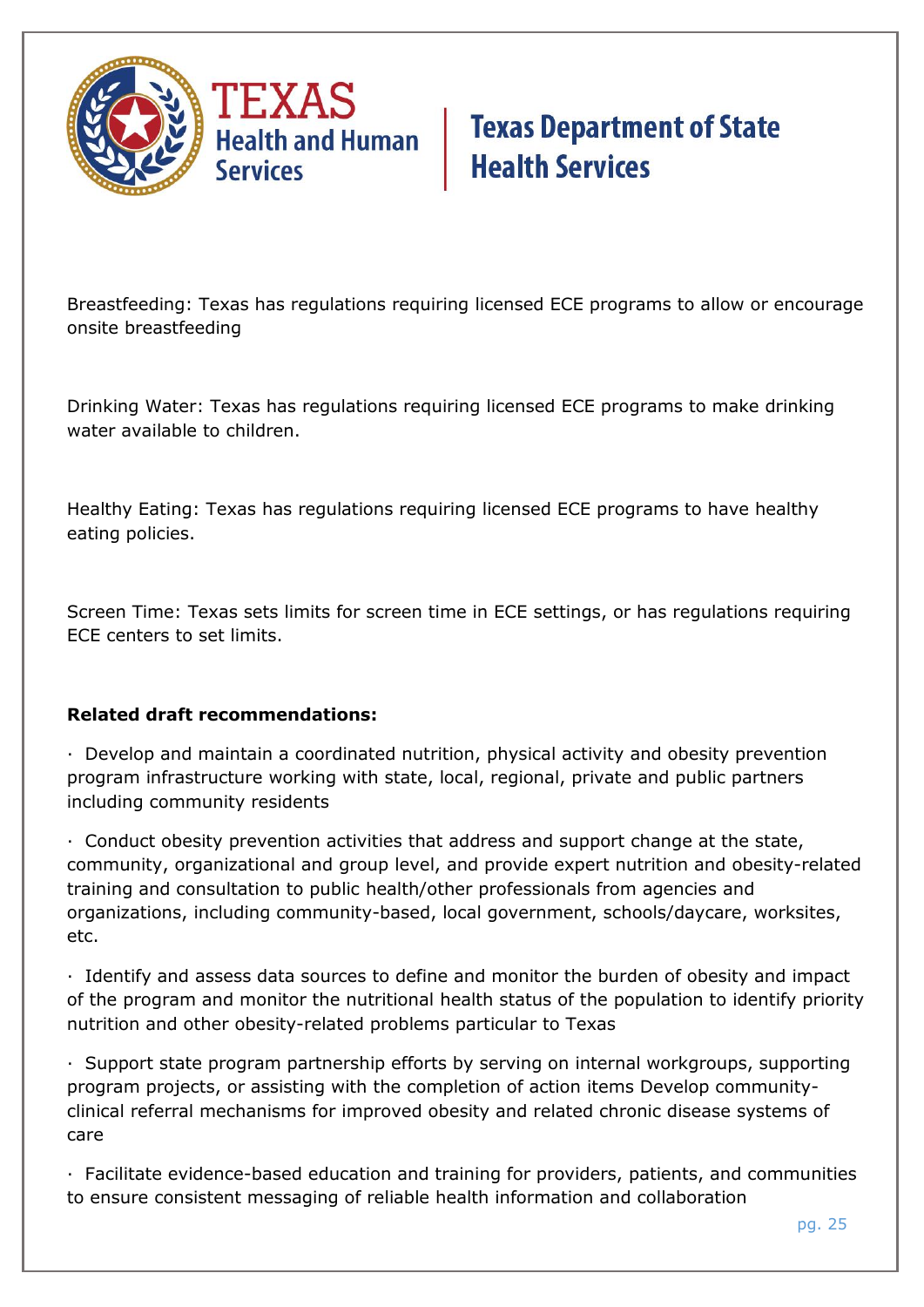

· Reduce barriers to accessing healthcare for prevention of disease, increased early detection, and reduction of complications through low-cost services

· Coordinate comprehensive data collection, analysis and management to evaluate activities and determine overall impact on health outcomes at the population level;

· Engage community and clinical partners to strengthen partnerships and increase sustainability

· Enhanced linkages between clinic systems and community-based resources, including enhanced training opportunities for Community Health Workers (CHW) on chronic disease prevention, and improving coordination for chronic disease self-management programs

· Encourage healthy lifestyles for individuals, families, and communities through health promotion, outreach, and marketing.

· Increase local outdoor activities through local city/county health departments, parks and recreation departments and school districts.

Diabetic amputations in the Hispanic community.

· Establishing education trainings targeting public health setting, school districts, and involve communities in improving diabetes care.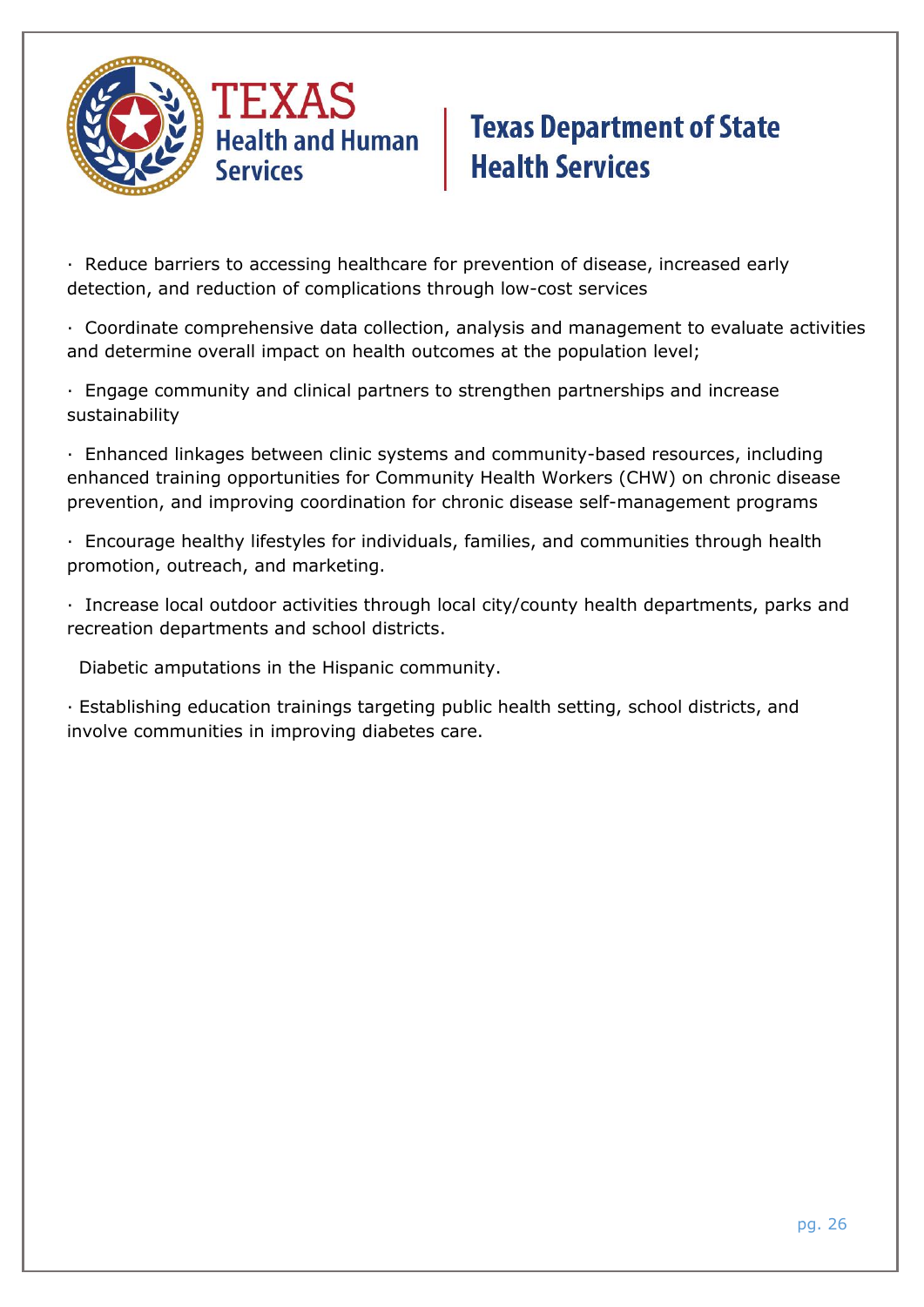

### **Maternal and Child Health Work Group**

Workgroup members:

Lilian Ringsdorf MD MPH, Regional Medical Director, Public Health Region 8, DSHS Robert Resendes, Director of Public Health, El Paso, TX Esmeralda Guajardo, Health Administrator, Cameron County Public Health Steven Kotsatos RS, Director of Health and Code Enforcement, City of McAllen

#### **Problem statement: Access to Care and Funding Flexibility**

Important measures of maternal and child health show that the state of health of women and children is much poorer in the border region than the rest of Texas. The Texas border region has significantly higher teen pregnancy rates, a higher percentage of births with late prenatal care, and higher rates of neural tube defects, which is a specific type often preventable birth defect. These disparities highlight the need for women and their children to understand services available and to have access to health and medical care. To ensure the healthcare system works for women and children, it is essential that providers and administrators understand eligibility and billing practices and that their reporting is streamlined.

#### **Recommendations:**

- Simplify and consolidate women's health funding streams to ensure ongoing coverage from pre-conception health, pregnancy, well women care, preventative care and chronic disease management. Building this flexibility into funding streams will allow local public health to respond to the needs of their communities. The result will be healthier moms and babies, lower NICU admission rates, and lower rates of Medicaid births.
- Designate border public health clinics as safety net providers (or other designation) to facilitate working with and billing Medicaid and other third-part billers.
- Review and re-evaluate funding formulas to ensure they are meeting the needs of the border region and allowing for allowing for transparency. Cities and counties need flexibility to utilize available funding to respond to local needs.

#### **Problem statement: Teen Pregnancy/Repeat Teen Pregnancy**

Rates of teen pregnancy and repeat teen pregnancies are significantly higher along the Texas-Mexico border than the rest of the state. Texas ranks fifth in the country for highest teen pregnancy rates and first in the country for repeat teen pregnancy rates. Along the border the teenage pregnancy rate is 57.9\* compared to 35\* for Texas as a whole. Research has shown that teenage parents are less likely to complete high school and more likely to be unemployed and live in poverty. Decreasing the numbers of teenagers becoming pregnant along the border is critical to improving multiple disparities along the border.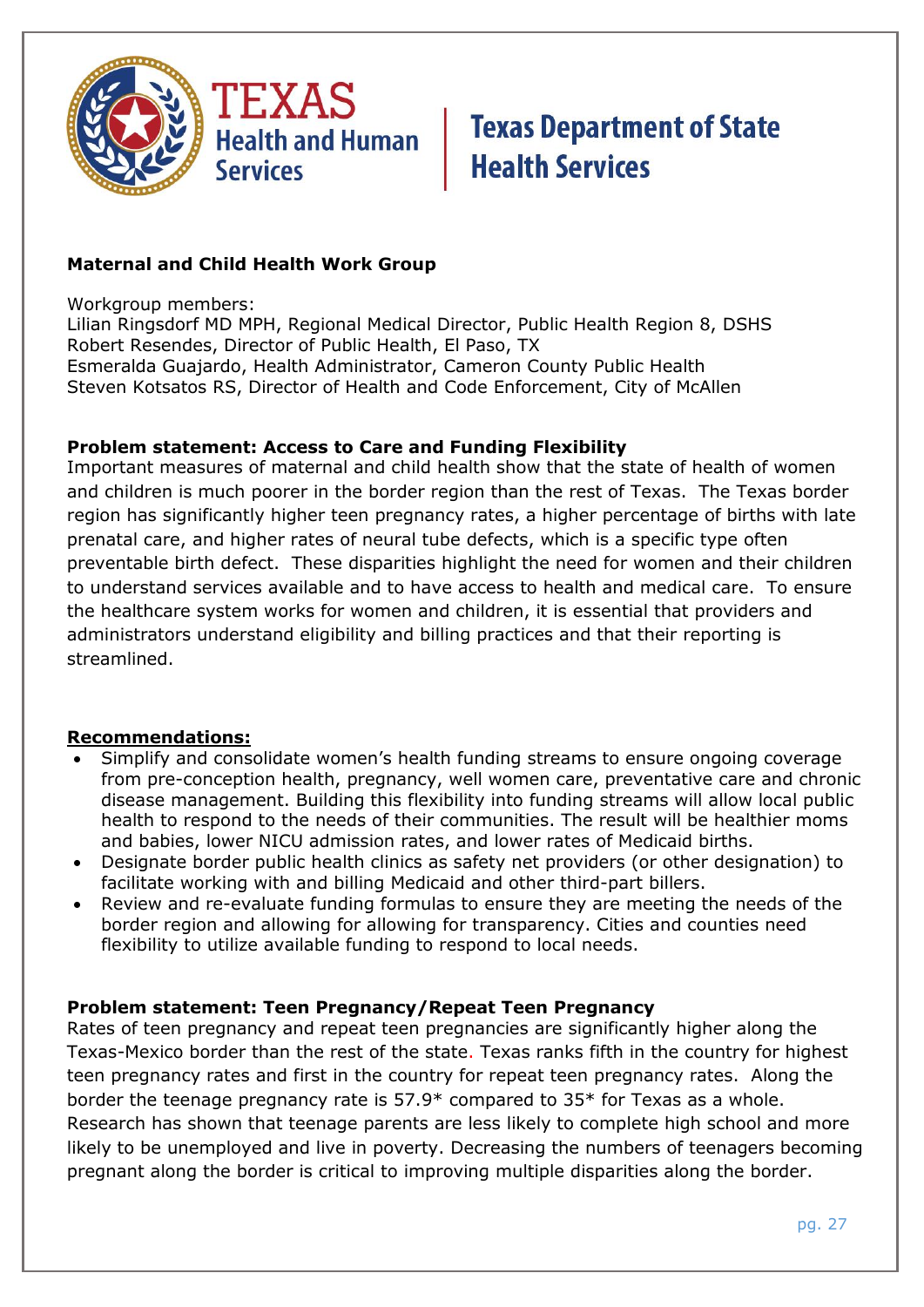

#### **Recommendations:**

- Through legislative mandate recommend that parenting adolescents can consent to their own sexual and reproductive healthcare allowing them to obtain contraception without parental consent.
- Expand school-based sexual education using evidence-based curricula through endorsements from Texas Medical Association and other influential partners.
- Require a public health representative be included on all School Health Advisory Councils.
- Develop teen advisory boards on a local level to ensure programing, messaging and services are "teen friendly."
- Increase access to long-acting reversible contraceptives by certifying nurses and other mid-level professionals provide these services.

#### **Problem statement: Continuity of Clinical and Mental Health Support for Women in the Post-partum and Intra-Conception Period**

Along the Texas-Mexico border 44% of adults do not have health insurance which is considerably greater than the rest of the state. Women receive healthcare while pregnant but once she gives birth her baby receives health services but she no longer does. Consequently, maternal medical and mental health needs go unmet. One such unmet need is awareness of and treatment for postpartum depression which is a well-researched condition that is debilitating to families.

Since mothers interact frequently with their babies' pediatricians, this is point of contact that could be utilized to screen for medical and mental health problems and to provide linkages to care. To meet these needs new strategies must be explored.

#### **Recommendations:**

- Educate pediatricians and provide streamlined questionnaires to screen for post-partum depression in mothers at well-baby and other child healthcare visits.
- Train providers and billers how to code for this reimbursable service.
- Create "warm" hand-offs with mental health professionals and organizations to ensure ease and efficacy of referrals.
- Establish partnerships with medical schools, nursing schools, physicians' assistants training programs, and residency programs to require students and residents to rotate at public health clinics for education and community services.
- Expand the services that mobile clinics, such as those for STD/HIV services, to provide family planning and other services.
- Utilize Community Health Workers to reach women in the community to educate on reproductive health and women's health and link to care.

(\*pregnant 15-19-year-old girls divided by total number of girls multiplied by 1,000)